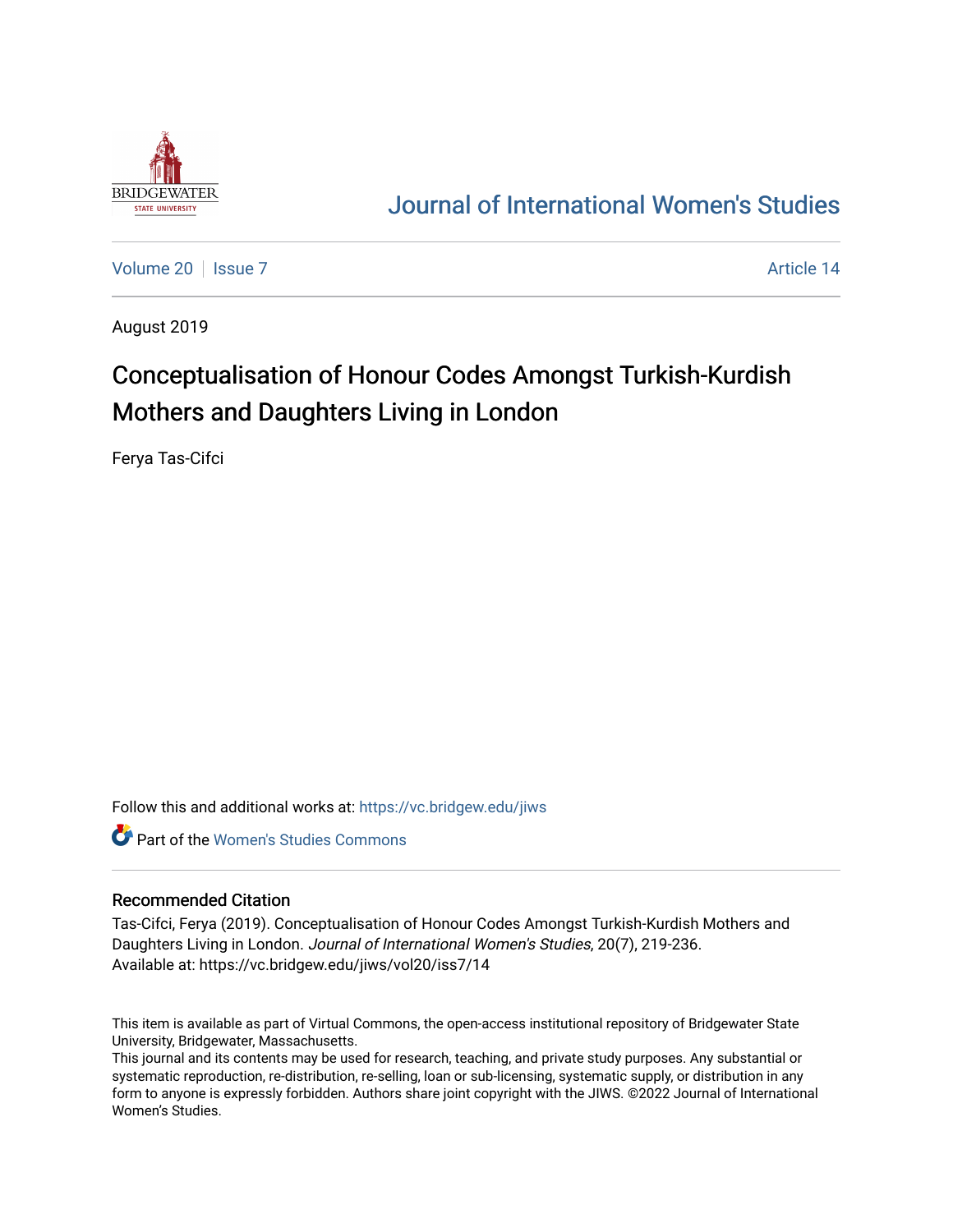#### Tas-Cifci: Conceptualisation of Honour Codes in London

This journal and its contents may be used for research, teaching and private study purposes. Any substantial or systematic reproduction, re-distribution, re-selling, loan or sub-licensing, systematic supply or distribution in any form to anyone is expressly forbidden. ©2019 Journal of International Women's Studies.

#### **Conceptualisation of Honour Codes Amongst Turkish-Kurdish Mothers and Daughters**  Living in London<sup>1</sup>

By Ferya Tas-Cifci<sup>2</sup>

#### **Abstract**

The present study analyses how immigrant women transfer and preserve their traditional honour codes, and whether women from different generations (mothers and their daughters) adhere to the same codes. Focusing particularly on the Turkish-Kurdish community living in London<sup>3</sup>, the study asks, 'How traditional honour codes are conceptualised and transferred by the women of the Turkish-Kurdish community and whether mothers and daughters share the same opinion about them.' In a traditional society it is considered to be mothers' duty to ensure that their culture and traditions, and particularly honour codes, are transferred and taught to their children, especially to their daughters. The data for this study come from thirty-two semi-structured interviews conducted with mothers (first generation) and daughters (second generation) from the Turkish-Kurdish community living in London. Following the thematic analysis, three themes were revealed in relation to the concept of honour codes: the meaning of honour, dress code and restricting autonomy, and intimate relationships. Honour is described through two elements in the Turkish-Kurdish context: *seref* (dignity, pride, prestige, honesty, respect, status and esteem*)* and *namus* (modesty and chastity). The analysis indicates that both mother and daughter participants conceptualised honour primarily through the concept of *namus.* Honour codes are considered as gendered concepts which are usually attached to female sexuality.

*Keywords*: Immigrant women, First and second-generation Kurdish-Turkish women, Honour codes, Qualitative research

#### **Introduction**

 $\overline{a}$ 

The migration of the Turkish-Kurdish community to the United Kingdom (UK) dates back to the 1950s, though the UK has never been the primary destination for them. The community has settled mostly in North London, specifically in Hackney, Haringey, Tottenham, Edmonton, Enfield, Wood Green and Stoke Newington. Enneli et al. (2005) refer to these areas as 'Little Turkey'. As Thomson (2006) points out, the Turkish-Kurdish community in London/UK is 'silent' and 'invisible', which is mainly due to their smaller population. Accordingly, little research has been conducted in relation to them. Although there has been a rise in interest since the  $2000s<sup>4</sup>$ studies on women have been scarce (Çakır, 2009; Erel, 2009; Roj Women's Association, 2011).

1

<sup>&</sup>lt;sup>1</sup> Turkish-Kurdish is used for citizens of Turkey in this research.

 $2$  Dr Ferya Tas-Cifci is a senior lecturer in Law at the University of Hertfordshire. Dr Tas-Cifci holds a PhD in Law from King's College London, where she wrote her thesis on honour-based violence in Turkey. Her main research areas are gender-based violence, honour-based violence, socio-legal studies and feminist legal theory.

<sup>&</sup>lt;sup>3</sup> Please see the table at the end.

<sup>4</sup> Please see Enneli, 2002; Kucukcan, 2004; Enneli, Modood and Bradley, 2005; Thomson, 2006; Erdemir and Vasta, 2007; King et al., 2008; King, Mai and Keles, 2008; Communities and Local Government: London, 2009; Greater London Authority, 2009; Duvell, 2010; Simsek, 2011, 2013; Demir, 2012; D'Angelo et al., 2013; Tas, 2013.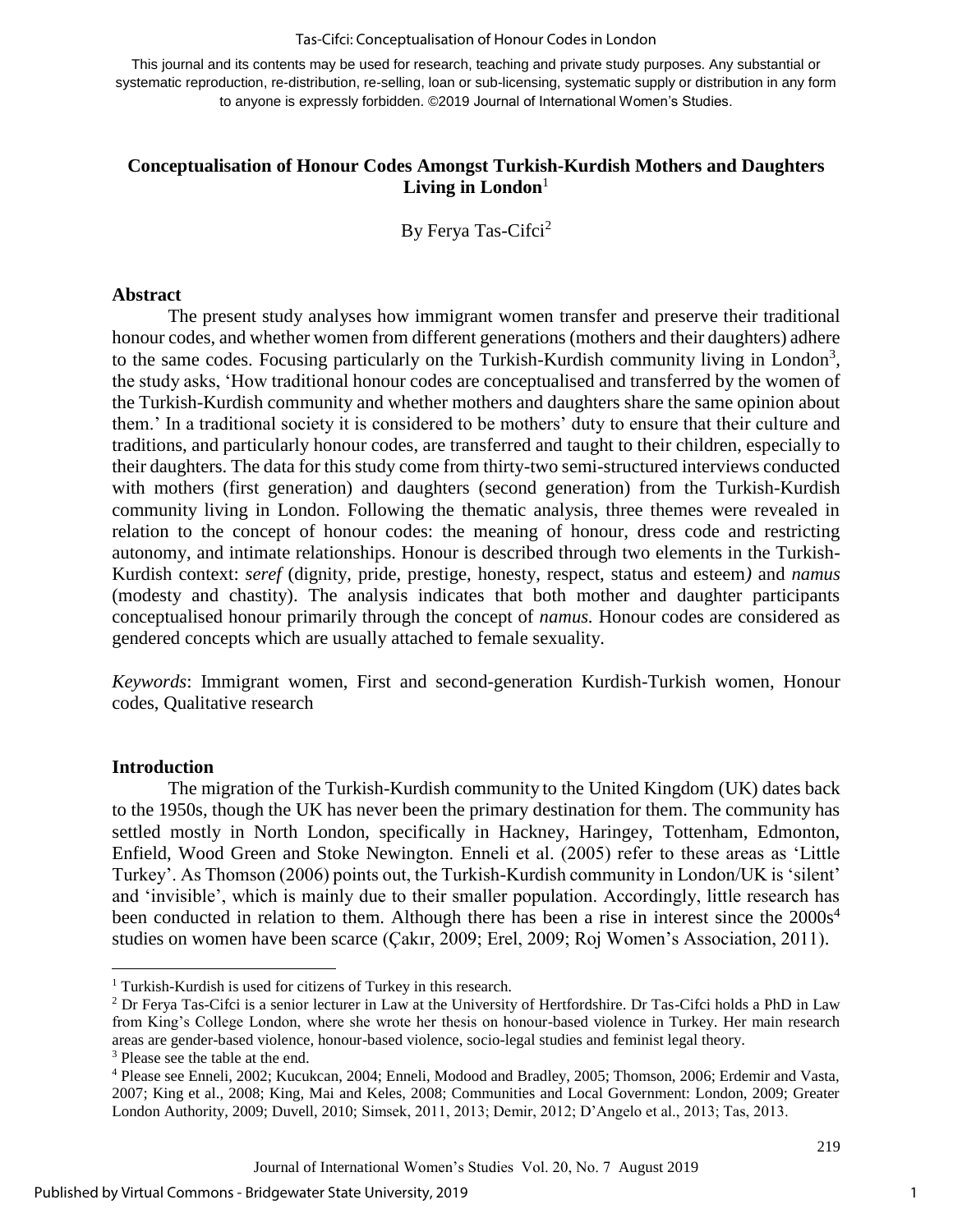The first generation of women living in London have either limited<sup>5</sup> or almost no social interaction with the British community; that is, they live in a confined space. The main reasons for this are their inability to communicate in English, their fear of contaminating their cultural and even sometimes religious identities, and hence to interact and socialise with people other than those from the Turkish-Kurdish community. Any interactions with British society are usually based on children's school activities and receiving public services such as healthcare and other benefits (D'Angelo et al., 2013). However, even interactions with schools and other public services are very limited due to the language, cultural and sometimes religious barriers among the firstgeneration women (mothers) (Communities and Local Government: London, 2009). The secondgeneration women (daughters), on the other hand, are more integrated as a result of their education and/or work which result more cultural interaction with the wider British society and their ability to communicate in English.

In terms of how the members of the community feel themselves in the UK diaspora, collectivist culture usually represents their belongings and shows similar characteristics identified by Darwish and Günter (2003, p. 49); "loyalty to the group, emotional dependence, less personal privacy, the belief that group decisions are superior to individual decisions, interdependence, an understanding of personal identity as knowing one's place within the group, and concern about the needs and interests of others."

Gender relations within the Turkish-Kurdish community are usually strongly tied to their homeland's cultures and traditions, including its patriarchal family structure (Kucukcan, 2004). The family structure has been established exactly as it was in Turkey, and fiercely preserved and protected by the families in London (Kucukcan, 2004). They are then vertically transferred to the children by parents, especially by mothers (Idema & Phalet, 2007). Although women share the burden of breadwinning in some families (Enneli, 2002; Thomson, 2006), their contribution to the household budget is not regarded as equal to that of men, usually as a result of limited opportunities given to this group due to their multiple marginalities. The patriarchal expectation is linked to traditional cultural values (Kucukcan, 2004), which have been addressed by Korteweg (2010, p.146) as "rely[ing] on tightly-knit social relations."

Children in traditional Turkish-Kurdish families are also subject to patriarchy, especially in the form of controlling and restricting females' autonomy (Yalçın, 2000), including controlling their public appearance, applying strict dress codes and interfering in their choice of spouse. Upon their arrival, families raise their children by surrounding them with their homeland's culture and traditions and emphasize the value of relatedness by linking them to respecting the elderly's decisions and authority and emphasising the importance of family honour and reputation (Ataca, Kagitcibasi, & Diri, 2005; Kagitcibasi, 2005). By taking extra measures to control their children, especially their daughters' behaviours or by being more restrictive (Daglar, Melhuish, & Barnes, 2011) to protect their traditions, culture, identity and language (Çıtlak, Leyendecker, Schölmerich, Driessen, & Harwood, 2008), as well as honour, parents adopt a degree of resistance to the integration as a result of fear of losing patriarchal power, as well as cultural, ethnic and religious identities. This in fact has the ancillary effect of reinforcing traditional hierarchical and patriarchal power structures amongst their children to prevent cultural contamination (Mirdal, 2006; Moghissi, Rahnema, & Goodman, 2009).

 $\overline{a}$ 

<sup>5</sup> The social interaction of members of the Turkish-Kurdish community were identified as three-fold; primary social relations (face-to-face interactions with a family and relatives), secondary social relations (relationships with 'organizations, associations, and bureaucracies'), and tertiary social relations ('relations without co-presence') (Erdemir & Vasta, 2007, pp. 19–20).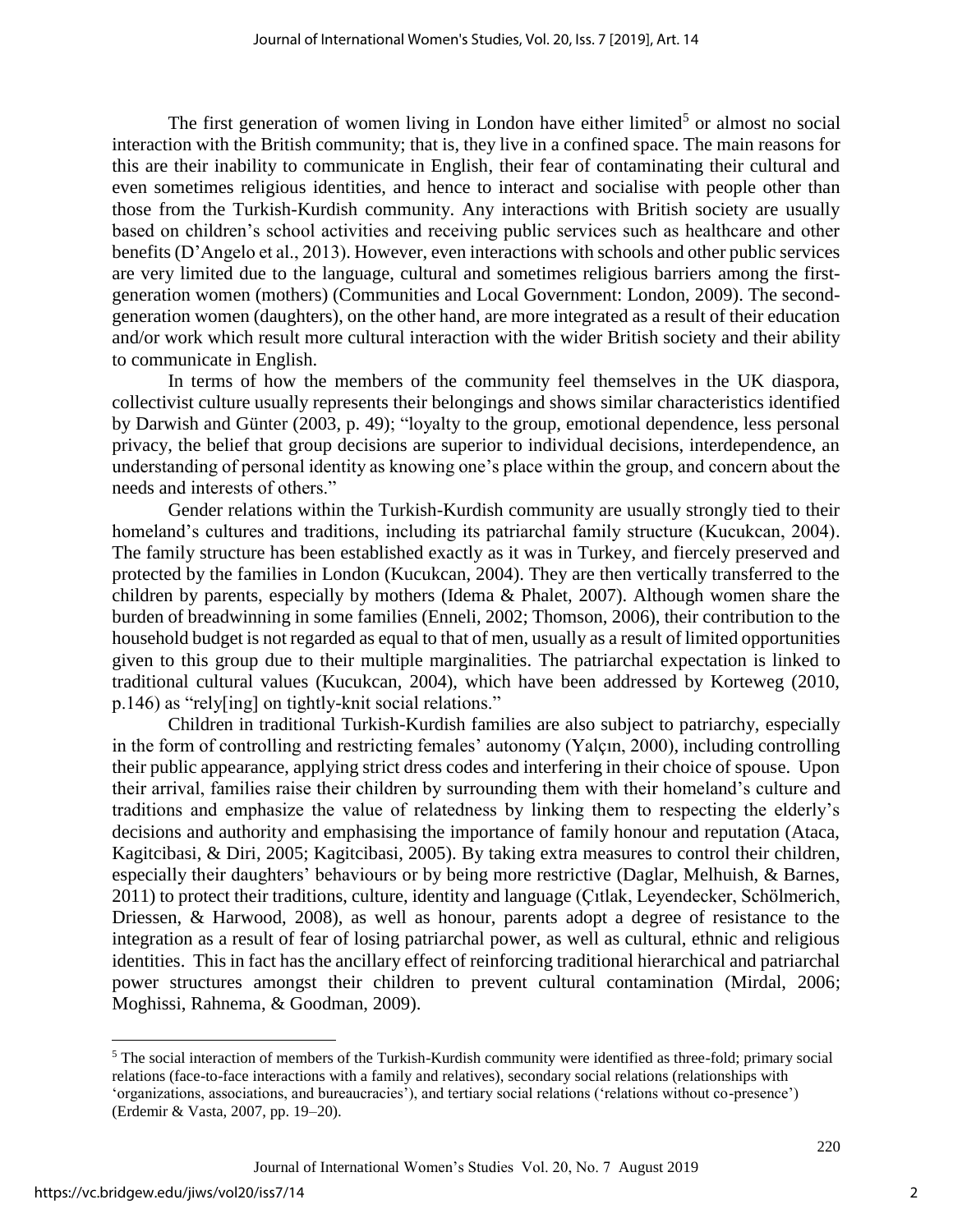This paper analyses how immigrant women transfer and preserve their traditional honour codes, and whether women from first second generations (mothers and their daughters) adhere to the same honour codes. Focusing particularly on the Turkish-Kurdish community living in London, the study asks, 'How are traditional honour codes conceptualised and transferred by the women of the Turkish-Kurdish community; and, do mothers and daughters share the same opinion about them?'

Honour is a value that shapes how society sees and evaluates individuals (Pitt Rivers, 1965); how women are regarded in society affects the honour and reputation of their families. Accordingly, similar to the Butler's (1990) argument on gender performativity in the context of cultural norms, 'How does society regard my daughter and my family?', is a common question that mothers within the Turkish-Kurdish community frequently ask. Given this 'concern', it is worth understanding the extent to which daughters share the same notion of honour as their mothers. Thus, the present study aims to examine whether patriarchal, cultural and traditional values are still very effective on conceptualising honour (A. K. Gill, 2011) and honour codes. These patriarchal honour codes are usually conceptualised with connection to the cultural, ethnic and the religious roots and expressed by highlighting the dominant identity/s. More specifically, the present study aims to analyse how the Turkish-Kurdish mothers and daughters, women from different generations living in London, define and internalize honour codes and whether daughters, in that regard, diverge from their mothers or not.

The study relies on deep interviews conducted with mothers and daughters from the Turkish-Kurdish community in London. Mother and daughter participants were chosen for a specific purpose. Mothers represent the carriers, producers and teachers of culture and tradition, and because of the patriarchal gender roles they are principally responsible for the upbringing of children (Hatem, 1999; Yuval-Davis, 1997). Any misbehaviour exhibited by their children prove that they have failed in their duties in the eyes of their community (Abudi, 2011). Daughters, on the other hand, are considered as the source of honour within the Turkish-Kurdish society, and their behaviours directly affect their family's honour and reputation.

#### **The Concept of Honour**

The notion of honour prevalent amongst the Turkish-Kurdish community is deeply rooted in patriarchal values. Traditionally, men are considered as the head of the family and their honour and reputation within the society depend on how the women within their families behave.

In the Turkish-Kurdish context, the concept of honour consists of two interconnected elements: *şeref* and *namus* (Boon, 2006). The term *şeref* has various connotations in Turkish, such as dignity, pride, prestige, honesty, respect, status and esteem (Van Eck, 2003). It is a masculine value, attached to men, but 'requires' women's contribution as well (Sever & Yurdakul, 2001). *Seref* is strongly linked to certain behaviours of women within their families and communities. In Turkish-Kurdish societies, men are responsible for their female relatives and children. Having a modest and reverential wife (and even kinswomen) who properly raise their children enable men acquire or maintain their, as well as their families'*şeref* (Bond, 2014; Fournier, McDougall, & Dekker, 2012).

*Namus* mostly represents sexual behaviours such as virginity, chastity, and sexual modesty (Ecevitoğlu, 2012; Osch, Breugelmans, Zeelenberg, & Boluk, 2013; Pervizat, 2011; Stirling, 1965) in Turkish context and it is identified as a gendered term (Boiger, Gungor, Karawasa, & Mesquita, 2014) that is attached to women. *Namus'* gendered conceptualisation is usually made by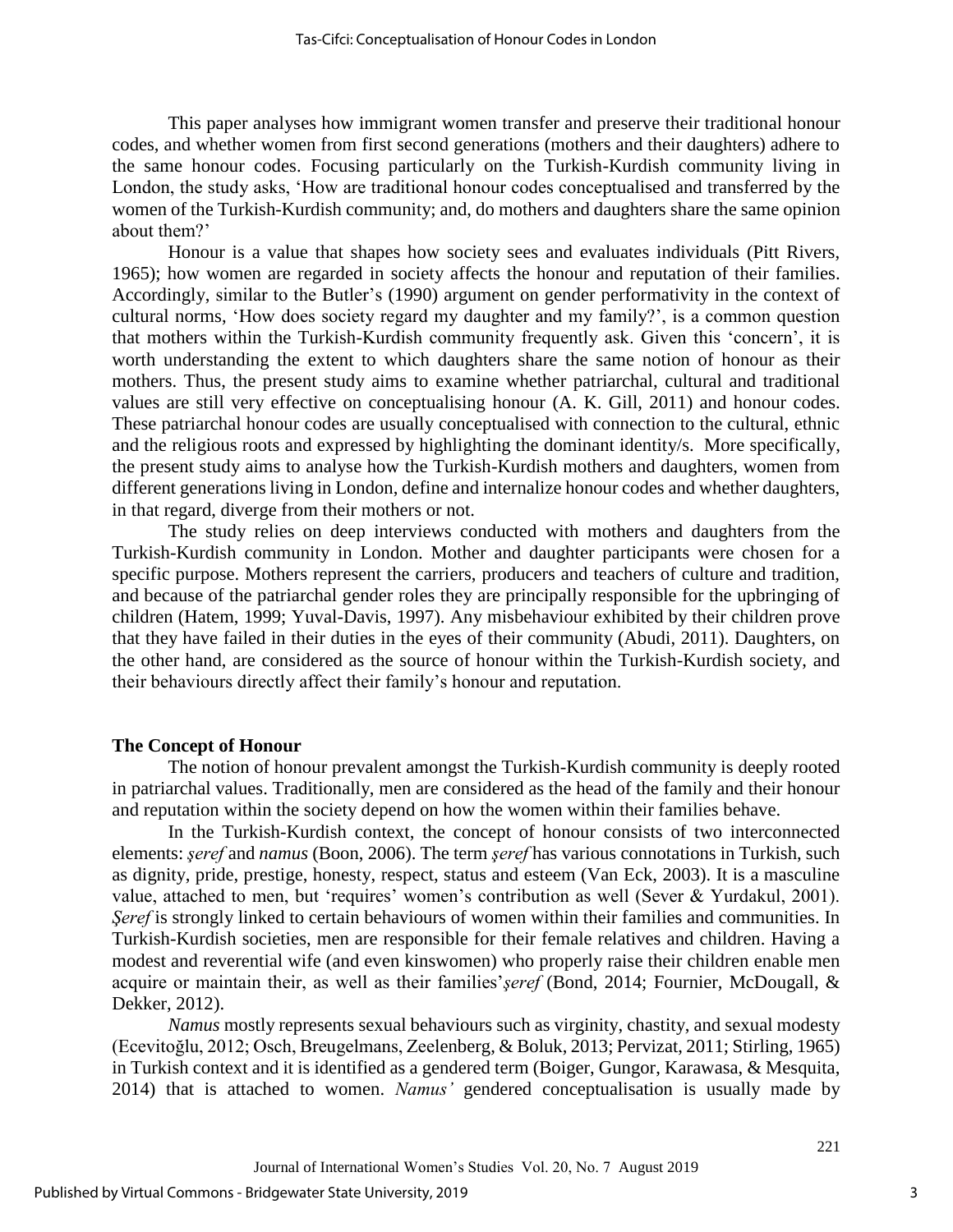considering the sexual modesty as an umbrella term and by taking different intersectional roots such as culture and religion, to highlight the dominant identity of the definer. For instance, if the definer identifies themselves as Sunni Muslim, their conceptualisation of *namus* may have strong links to religious modesty and expectations, whereas if they identify themselves as Kurdish-Sunni Muslim the conceptualisation may include both religious modesty and patriarchal norms which come from culture.

In terms of men's position in this gendered conceptualisation, men possess *namus* through the women of their families; if women behave within the boundaries of the society's expectation of sexual behaviours for females, then the men are automatically considered to be honourable (Van Eck, 2003).

One of the expectations for females to be honourable (in Turkish context *namuslu*) is virginity. Virginity does not only refer to vaginal virginity but, as explained by Abu-Odeh (1996), to bodily and social virginity as well, which represents cultural and religious expectations. Women are expected to remain vaginally virgin until the wedding day (Khan, 2006) and avoid any behaviour that may easily result in suspicions about their virginity. That is why unmarried women's appearance in society is highly important in order to evaluate their behaviour and judge whether their families are honourable or not. Chastity is also linked to females' sexual behaviours and it pertains to bodily and social virginity explained by Abu-Odeh (1996). Although, it might be the choice of the women to be modest for combination of social, cultural, religious reasons, women may feel under social pressure to act within the boundaries created by the society so that they can maintain their *namus* (A. Gill, 2006).

As Pitt Rivers (1965, p. 21) explains, *"Honour is the value of a person in his own eyes, but also in the eyes of his society"* and this is particularly significant for Turkish-Kurdish community when considering their collectivist culture. The societal judgement of certain behaviours are taken into consideration in order to evaluate the *namus* of individuals, as well as the honour and reputation of their families. The value judgement of honour is made through the evaluation of existing honour codes (Akpinar, 2003), which are usually unwritten rules. The types of behaviour expected from women vary but they are mostly related to women's sexuality and personal autonomy (A. K. Gill & Brah, 2014). Some codes require active steps to be taken, such as dressing in a certain way, marrying someone chosen by the family, and obeying rules set by husbands. Whereas, others require the individual to be inactive, such as remaining 'asexual' until the wedding day. Protecting virginity and not having intimate relationships, for instance, are the two prominent behaviours expected of unmarried women to maintain their *namus*. Any behaviour that is beyond the boundaries of these codes will not only potentially tarnish the honour of the individual, but also the honour and reputation of their families, as a result of collectivist culture.

A mother's position during the honour judgment period is very distinct within the Turkish-Kurdish community because of their primary responsibility for the upbringing of their children (Dedeoglu, 2010) and transferring cultural values (Akpinar, 2003). Their daughters' misbehaviour, which raises questions about their honour (*namus*), is viewed to be a result of a mother's failing in her duty to up bring their children correctly (Abudi, 2011). In that situation, the mothers are not only judged by the community, but also by their families, especially by their husbands (Tahincioğlu, 2011). Such a perceived failure in their duties may also result loss of honour and reputation for mothers, as well as the whole nuclear and extended family. The effect of having a disgraced daughter is usually very detrimental for mothers. Consequently, they tend to discipline their daughters by restricting their autonomy and even sometimes by using violence against them to prevent any judgement against both the mothers' and their daughters' *namus* and reputation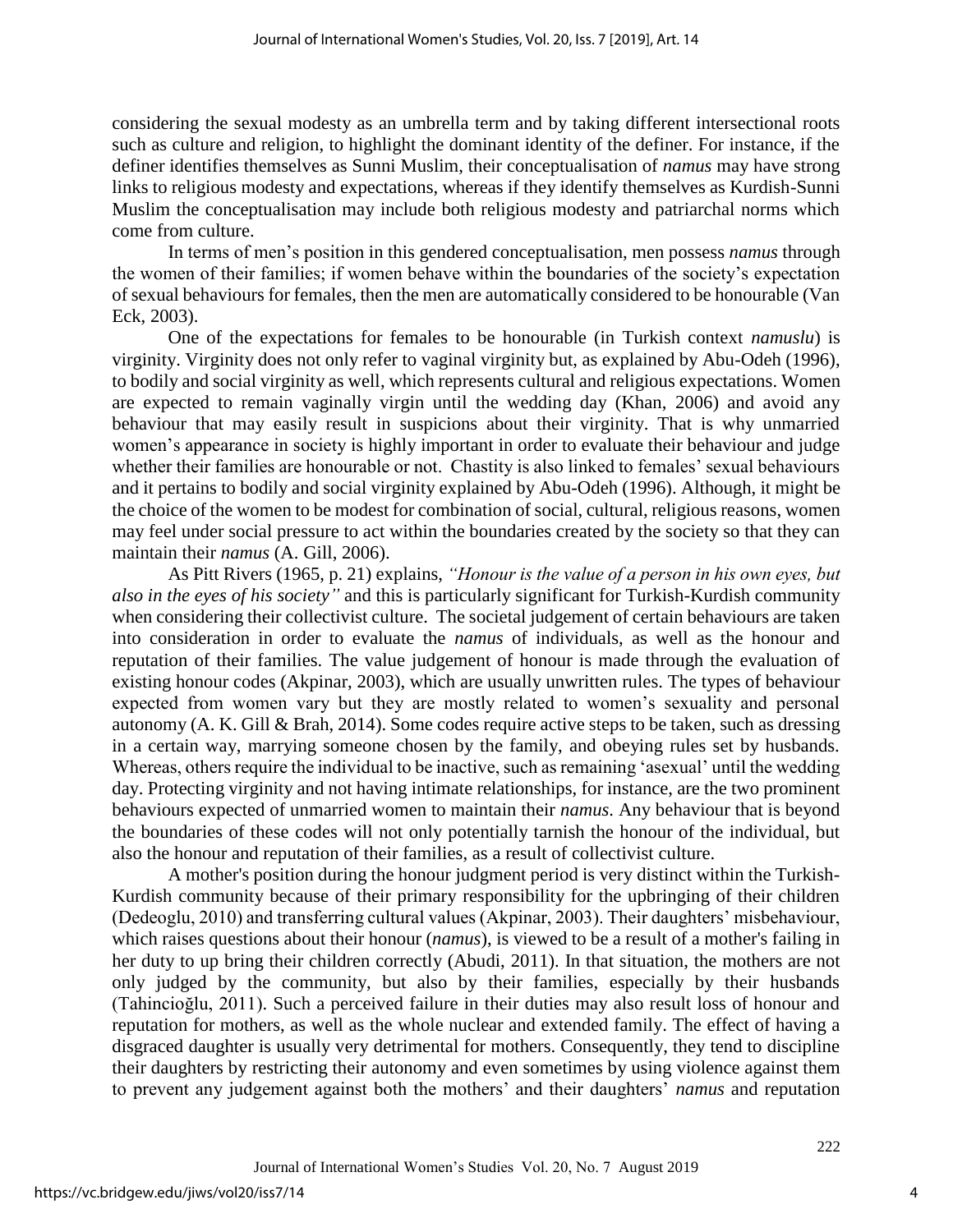(Tahincioğlu, 2011). Alıçlı Mottram and Hortaçsu's (2005) research lists some of the restrictive disciplinary actions not exhaustively: curfew and restriction of social relationships, as well as manner of dress. This research also finds that similar methods are used by mothers against the daughters to maintain the honour of the families, which will be analysed further in the sections below.

#### **Methodology**

The universe of the research is Turkish-Kurdish mothers and daughters living in London. The first interviewee was contacted by visiting the Kurdish Community Centre in London and then the snowballing sampling technique was used to select interviewees to reach the wider Turkish-Kurdish community. The total number of participants is 32-18 mothers and 14 daughters. Some daughters and mothers preferred not to participate in this research due to the family issues. Therefore, not all of the data represents mother-daughter pairs. Table 1 presents detailed background information about the participants. In order to ensure confidentiality and anonymity, pseudonyms were used in this paper.

As Hamdan (2009) highlighted in her research, I have also faced the dilemma of my positioning as an insider and outsider researcher during the fieldwork. Although in the eyes of my colleagues and peers I was an insider researcher because of my Turkish citizenship and fluency in Turkish, these two elements were not sufficient for my participants to consider me in such way. Although I am a Turkish citizen, I was not a member of the Turkish-Kurdish community in London as I was not a resident in the UK and did not have much connection with the wider Turkish-Kurdish community before the research. This resulted me to be considered as an outsider researcher by my participants and reinforced me to build trust with them. Visiting the local Turkish or Kurdish NGOs regularly, participating their events, and having a Kurdish husband helped me to build the trust but did not necessarily put me in the position of an insider researcher. For that reason, I think the best description of my position as a research is neither insider nor outsider but inbetweener as Milligan (2016) describes.

Although the aim of this research was to interview both mothers and daughters, initially it was not designed to interview them at the same time. However, it turned out to be extremely difficult to get permission from the mothers to interview their daughters without their presence because of my outsider researcher position for them and because of mothers' fear that their daughters may disclose some information that their families would not approve. As a result, some of the daughters' interviews were rescheduled and completed once the mothers had been convinced that similar questions would also be asked to their daughters. The underage daughters' (age between 16-18), however, were interviewed while their mothers were within hearing distance but not necessarily in the same room. The author acknowledges the challenge that this might create for the reliability of the data gathered from these participants. The interviews were completed approximately in one hour and they were carried out in the participants' homes.

Following the demographic data collection, the participants were specifically asked about the gender relations within the Turkish-Kurdish community, including questions regarding the concept of honour and the measures that were taken by families to protect and maintain the family honour and reputation. For instance, they were asked, 'How do you define honour?', and, 'Do you think your family restrict you to protect family honour?' The responses show that all the participants apart from Hatice (mother, 34) link the concept of honour to their cultural and traditional identities that come from Turkey rather than their religious identities. As a result of this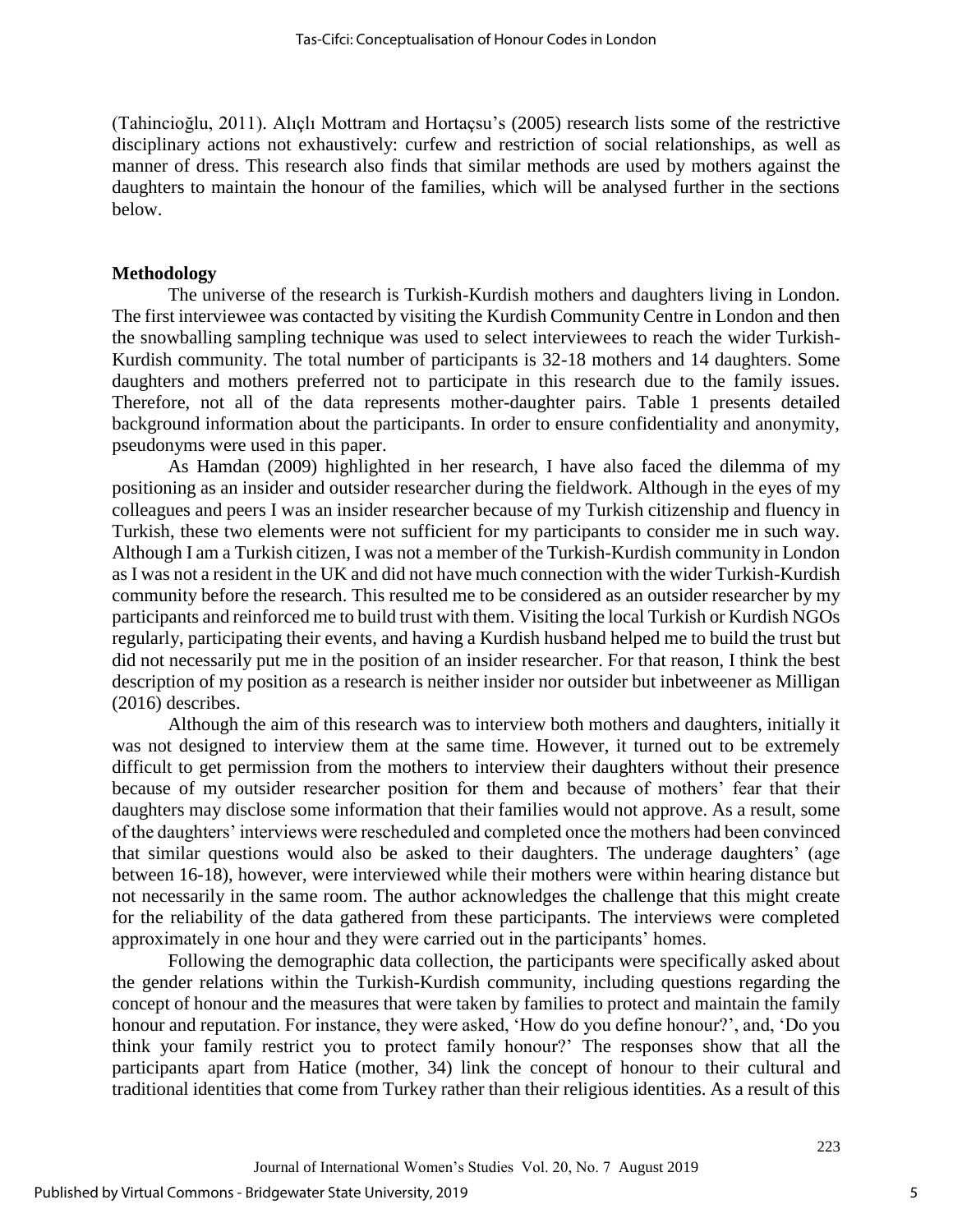the responses are similar for both Alevi and Sunni participants and no specific attention has been made to religious differences.

During the analysis process, first a theme table was created through the initial codes and then main themes were identified. This allowed for an analysis of the ground data in a more systematic way. Therefore, a thematic analysis approach was used to analyse the data and Braun and Clarke's  $(2006)$  guide was followed in the analysis process.<sup>6</sup> After listening to the interviews and reading the transcripts several times, initial codes and themes were created and reviewed by the author. Three main themes have emerged from the analysis of how mothers and daughters in the Turkish-Kurdish community living in London understand and embrace the notion of honour and honour codes: the meaning of honour, dress code and restricting autonomy, and intimate relationships.

#### **Analysis and Results**

#### *The Meaning of Honour*

Both mother and daughter participants were asked to define the term 'honour'. When this abstract question was asked, all the participants paused for a moment or two to think about how to define it. Both mothers and daughters defined the term by linking it to female sexuality and virginity; they considered it as a gendered term and focused on the elements of *namus* and chastity, but not *şeref*. All the participants in this research used the term *namus* replicate term of 'honour' in their definitions and explanations. They also referred to the related terms *iffet* (chastity), virginity and *edep* (modesty), being self-conscious and conscientious.

I am not able to give an answer straight away. Virginity is one. (Besna, daughter, 20)

Honour (*namus*) means being self-conscious and conscientious', if you behave well (with namus) and know what you are doing no one will talk about you. (Filiz, mother, 53)

I explain it from an Islamic perspective; it is modesty for a woman (Hatice, mother, 34)

It is modesty; all types of modesty. How you speak, how you dress up...They all are *namus* (honour). …Chastity is a woman's corsage; it is a part of her. It is a must for a woman. It is a woman's prestige. Respect for a woman depends on how chaste she is (Berna, mother, 40).

Similar to Berna, Meltem also linked the term to chastity without explicitly mentioning the word. According to Meltem's definition, honour can be understood as follows: *Namus* means not to have any stigma on your character; it is all you have. And if you have a relationship or if you sleep with someone other than your husband this is a stain (Meltem, daughter, 25).

The above explanations show a link between honour and individuals' behaviours and the participants further reflected this link by highlighting the gender difference within their families.

 $\overline{a}$ 

<sup>6</sup> Braun and Clarke's (2006) steps include familiarizing yourself with your data, generating initial codes, searching for themes, reviewing themes, defining and naming the themes, and producing the report.

Journal of International Women's Studies Vol. 20, No. 7 August 2019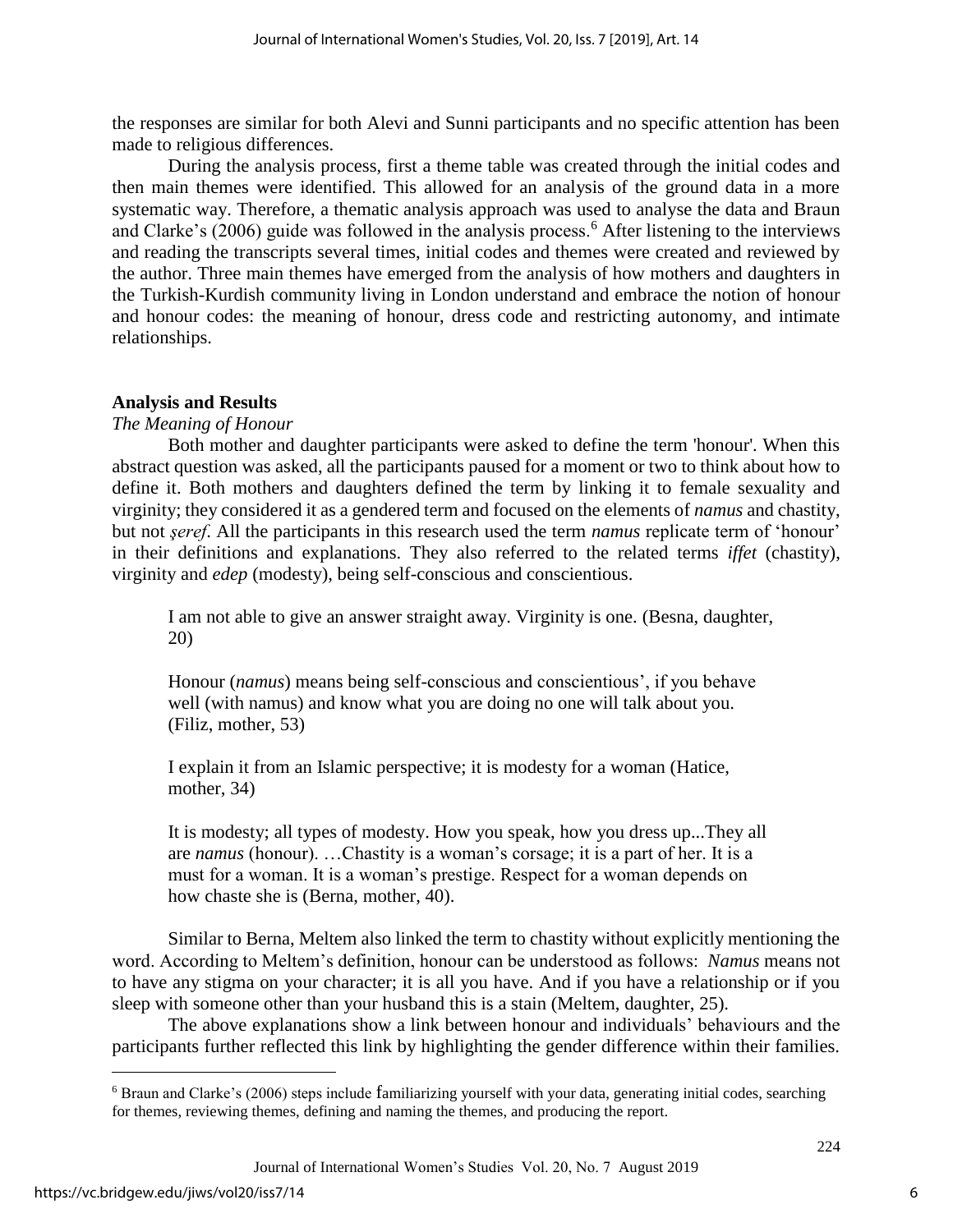For instance, all daughter participants mentioned that there is a difference between how boys and girls are treated in their families within the context of honour and their responses and examples show that they do not acknowledge but accept this gendered treatment.

From Diler's perspective, the difference in treatment is significant in relation to going out and the restrictions are applied to her but not her younger brother.

He is a bit freer. If I want to go out they will not let me but if he wants to go out and does not come early that is fine (Diler, daughter, 19).

Similarly, Rojin accepted that boys have more freedom than girls and linked this gendered difference to the Middle Eastern culture.

We actually have something that comes from the Middle East as well. He is a guy; he is free to do everything. Boys are allowed to have girlfriends but because I am a girl, they are stricter on me (Rojin, daughter, 21).

While the daughters highlighted the different treatment of the families, only three mother participants said that they treated their daughters differently and restrict them for the sake of honour. For instance, Huriye (mother, 48) said that 'honour (*namus*) is attached to girls' while justifying her different treatment.

## *Dress Code and Restricting Autonomy*

Because clothes have a significant role in affecting the judgement of society regarding the families' honour and reputation (Sen, 2005), families, and especially mothers, take extra care to advise their daughters on appropriate dressing style by highlighting intersectional elements religion, culture, ethnicity and gender. Berna and Kadriye are two mothers who specifically mentioned that they interfere their daughters' choice of clothes.

I interfere in her clothes. I get angry when she wears skinny jeans. I do not like it, it reveals all her body. (Berna, mother, 40).

Of course, I interfere. I don't want her to wear anything mini or revealing. For instance, if she wears a mini skirt and goes out and if my friend or someone from the community sees that they will tell this immediately. This is not good. (Kadriye, mother, 41).

The interviews show that mothers try to protect their families' honour and their daughters' reputation by preventing them from wearing anything outside that is regarded as 'appropriate' in the community. For instance, Seren mentioned that her mother always warned her against wearing certain type of clothes because someone outside might see her and judge her accordingly.

My mother says do not wear this and that; someone may see you and talk about you. She says 'do not cross your limits'. -What are the limits? Mini skirt, revealing clothes. (Seren, daughter, 29)

7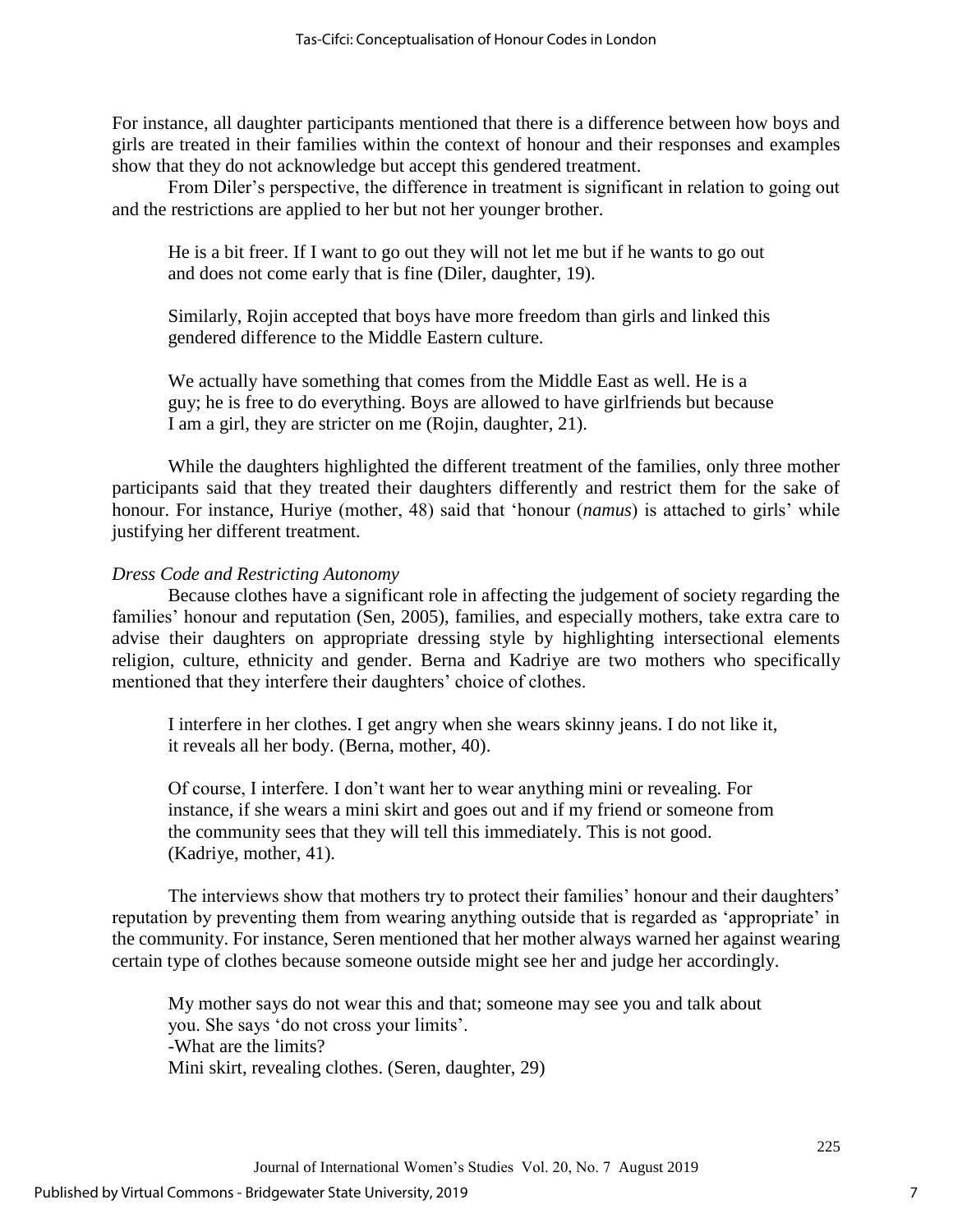The similar limits were also mentioned by other daughters when they describe the appropriate clothes.

'We need to dress up appropriately. I can't dress up, up to 'there' (showing her hipline)' (Serin, daughter, 19).

'I cannot go out with my leggings. Before (at the age of 14) I was able to because I was a small kid. -What is inappropriate? Short sleeves, showing arms…Wearing skirts above knees. Short tops…' (Didem, daughter, 16)

The common ground of 'inappropriate' clothing is anything that reveals a woman's body: specifically, shorts, miniskirts, anything above the knees, leggings, and the like.

The fieldwork shows that the participants' mothers place considerable emphasis on what is appropriate for their daughters to wear. The message conveyed in doing this is in relation to their honour, which shows dress codes become part of the honour codes amongst the Turkish-Kurdish community.

#### *Intimate Relationships*

The mothers who participated believed that their daughters' conduct outside of the home is also crucially important in evaluating girls' and their families' honour. The daughter participants were also aware of judgements from the community when they were outside and they considered the most damaging scenario for a girl's honour was being seen in public with a boy/man.

You cannot hang around with a guy and walk on the street...You should be with girls. Mainly, 'do not hang around with a boy!' Even if he is a friend from a college, still you cannot. If he is a cousin, it is ok though. (Didem, daughter, 16)

People from my family are quite narrow-minded; so, if they see me with a boy, they will think wrong things. They would not even think like 'maybe they are friends (Handan, daughter, 18).

Kurdish people will talk behind your back if you do anything. Instead of living for myself, you have to live for the people around you. I think that is wrong. For example, they will say this person will talk about you. Be careful when you are out, be careful when you talk to someone on the street, be careful who you are with. If this a boy, they will talk and they will think wrong. (Esra, daughter, 18)

Some daughters stated that, although to be seen with a boy would be regarded as dishonourable for girls, it would not be the case for boys; in fact, they claimed their families would even be proud if their son was seen with a girl, regardless of whether she was from the Turkish-Kurdish community or not.

Within our society men always have this freedom when they go out with a girl; it is like 'come on yeah, you can go'…. 'How many girls' – there will be all kinds

8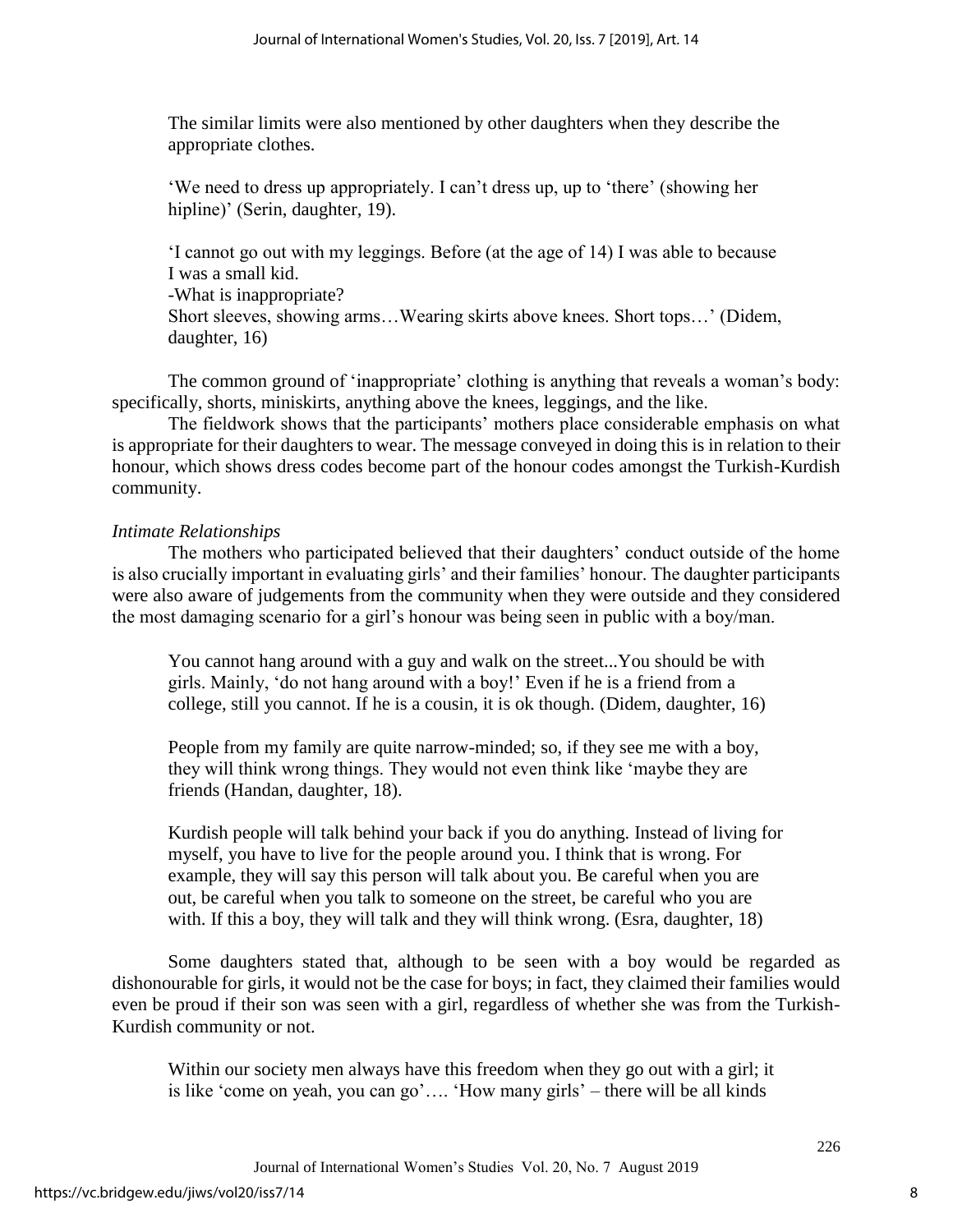of talks like this. When it comes to girls, they will be like, 'send her cousins with her', 'look what she is doing', 'check who she is speaking to', so on and so forth. (Besna, daughter, 20)

Boys can have girlfriends even when they are young. Parents would be like almost want them to have a girlfriend but for a girl they will say, 'Why do you have a boyfriend? (Handan, daughter, 18)

Despite what daughters said about being seen with a boy outside, all the mothers who participated the research agreed that it was normal for their daughters to have a boyfriend. However, such relationships were supposed to be contained within certain norms and boundaries imposed by their families. One of the prominent rules was not to be seen by other community members. For instance, Ayla and Esra mentioned during the interview that:

Most of the parents know that their daughters have boyfriends and that they are going out, and they agree that you should get married someone you know. As soon as the community starts talking, they force people to get married. It is hard to understand. They are trying to show themselves that they follow the tradition (Ayla, daughter, 19)

Although my mum knows the boy she will say make sure no one sees you because they may thing wrong. (Esra, daughter, 18)

Another boundary applied to the daughters by their families was keeping their virginity until the wedding day. Although all the mothers stated that they had never had an explicit discussion with their daughters about the need to preserve and protect their virginity, because talking about such matters is still considered taboo, they were nevertheless confident that their daughters already knew the parameters as a result of their upbringing.

All the daughter participants of this research internalized virginity as a value that is attached to honour and they knew that their families were expecting them to preserve it. The following examples show this expectation and the value of virginity in fact support mothers' claims:

I know I need to wait until I get married (Esin, daughter, 18).

You just know it when you are in a Turkish culture. You just know from the things you hear. You just know what is wrong. My parents obviously did not tell me, 'You have to be a virgin', but from the things that you see, you know that it is really important (Handan, daughter, 18).

Virginity is important. I believe that as well. I can only lose it to my husband. At the end of the day that person is going to look after you. Love withers away after a certain time; so it is about respect. If I want to marry a Kurdish man and if he found out that I had already lost my virginity, I know he would not accept me as his wife (Rojin, daughter, 21).

9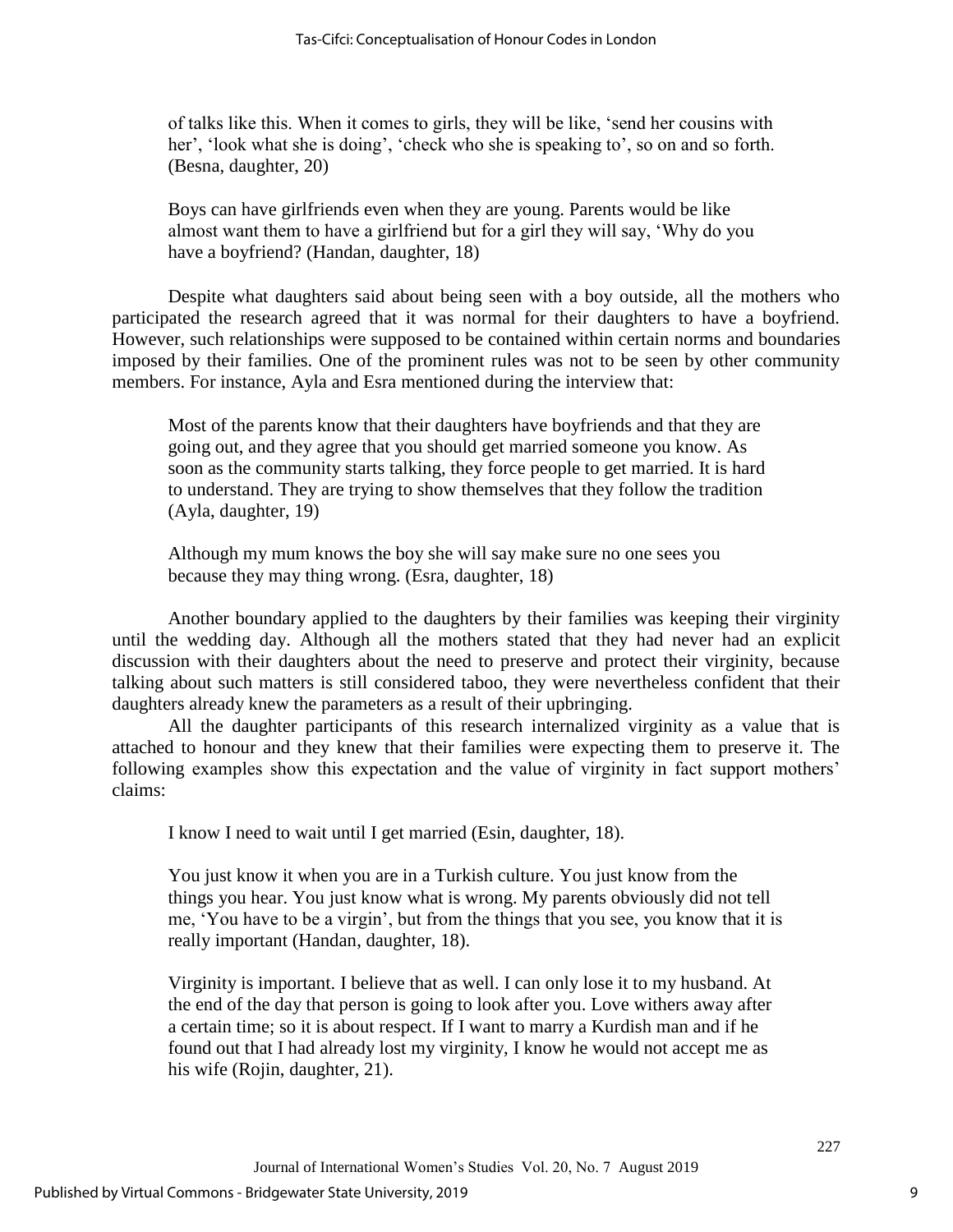Although the daughters thought that virginity was very important for them, they all agreed that this was not the case for boys. Mehtap and Esra explained how gender differences made sense when considering virginity:

Boys do not have anything to lose but girls do have. Girls should be careful. My brother will have more freedom. He will have a girlfriend (Mehtap, daughter, 16).

It is not the same thing. I have got something to lose but he does not and they would not notice anything if my brother does something (Esra, daughter, 18).

Another norm underlined during the interviews regarding intimate relationships was related to the choice of a husband and his appropriateness. All of the mothers drew a picture of who they thought would be the appropriate husband for their daughters. Apart from three, all the mothers said they preferred someone from the Turkish-Kurdish community and they said marriage with an outsider would have serious consequences that might jeopardize the honour of the family and challenge the patriarchal family structure. The mothers repeatedly mentioned that they would be very disappointed and upset if their daughters chose someone not appropriate for them. Filiz (mother, 53) in particular stated that in such a case, she would probably put distance between herself and her daughter. Similarly, Emine (mother, 54) stated that she would not prepare a wedding for her daughter. Much like their mothers, the daughters also mentioned the possible consequences of marrying an outsider and how that may affect their families' honour. After assessing these consequences, three daughters specifically said that they would not consider such a spouse in order to avoid an inevitable conflict within their families. For instance, Handan said she would not even start the relationship because of its possible consequences.

I know what would happen, so I would not start that relationship (Handan, daughter, 18)

#### **Discussion**

The study reveals important information on how the Turkish-Kurdish mother and daughter participants live, and how the notion of honour affects and shapes family lives and gender relations. There are strong patriarchal roots in Turkey that link family honour and dignity to women's sexuality (Akpinar, 2003; Kardam, 2005) and the findings in London reflect a similar picture. Interviews with mothers and their daughters show that although the Turkish-Kurdish community live in diaspora, there is evidence that some continue to remain within a patriarchal social structure by carrying their cultural, traditional, ethnic and religious values with them. Moreover, it seems that traditional honour codes are strenuously defended and supported by the mothers, at least by those interviewed in this study. Thus, the research has shown that migrated families tend to preserve their cultural, traditional, ethnic and religious roots in the host country. While the host country offers a different intersectional environment to migrants, integration is still resisted and considered to be a threat to their own identity (Julios, 2015) which is referred to by Mirdal (2006) as 'cultural contamination'. By preserving, protecting and transmitting their home culture, traditions and even religion, the participants believed that they prevented this contamination as well as assimilation, which enabled the individual to remain within the Turkish-Kurdish community with collectivist culture. However, the fieldwork has also revealed that the mothers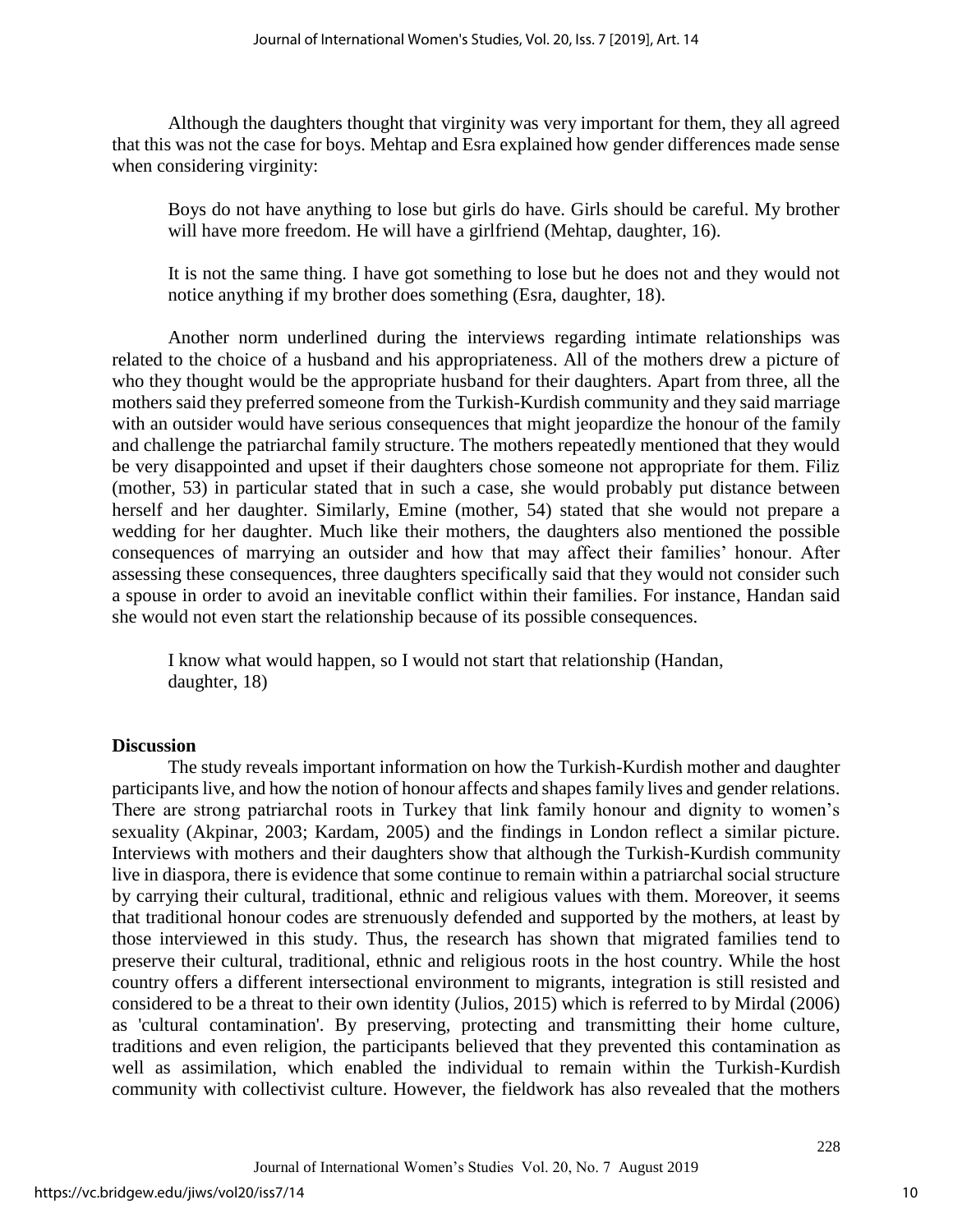not only attempt to protect their identity, but also their personal integrity (as mothers), which is defined by their families' honour code. Protecting family honour and reputation is one of the most tightly held social norms in traditional Turkish-Kurdish communities (Erturk, 2007) because of this collectivistic culture. Similar to Yalcin's (2000) argument, the interviewees of this research show that this is also the case among the Turkish-Kurdish communities living in London. Parents take extra measures to make sure that their children conform to the norms of the Turkish-Kurdish community so that the family honour can be maintained.

The concept of honour codes was revealed in three themes in this study: the meaning of honour, dress code and restricting autonomy and intimate relationships. All participants were asked to define the terms of honour and the root that they took to define it differed whether their dominant identity is religion, ethnicity or culture. However, what was common for these different roots was both mother and daughter participants defined the term of honour by using '*namus'* as a word to replicate it in Turkish. As explained earlier, the term of *namus* is a gendered term that is attached to females' sexuality and their behaviour. It is attached to women and it affects men's and the families' reputation and honour (Kardam, 2005). This shows that the participants of this research considered honour as a gendered term. The participants defined the term either by linking it virginity or chastity or females' behaviour's in general. This gendered conceptualisation also appears when the participants explained how the concept of honour is applied to boys and the girls. The daughter participants supported the earlier research on how boys and girls are brought up with gender segregation in relation to concept of honour (Harwood, Yalçınkaya, Citlak, & Leyendecker, 2006). The daughter participants repeatedly mentioned that the boys are treated differently within their families and they are more independent, whereas the girls are controlled and raised dependently for the sake of honour. Some of the mothers also admit the control mechanism they had on their daughters, but they explained this in the context of importance of protecting the girls. Since women carry the heavy burden of protecting the family honour (Kardam, 2005), the control over the girls is intended to protect them not only from the dangers, but also from being involved in any 'inappropriate behaviour' that might damage the reputation (Kucukcan, 2009). The research conducted by Baykara-Krumme (2015) also shows that the mothers implement higher levels of pressure and control over their daughters than their sons to protect and prevent their families' honour and their daughters' reputation.

Both mother and daughter participants mentioned that the Turkish-Kurdish community takes on the important role of evaluating families' reputation and honour and women stand at centre of the judgement, as honour is very much attached to them. Therefore, mother participants were cautious about their daughters' appearance in the community and both groups stated that there are certain dress codes that are considered to be appropriate and needed to be followed to protect honour. The way in which the daughters behaved outside their homes had significant importance on evaluating the reputation and honour. As such, their intimate relationships should conform to certain behavioural boundaries which prohibit pre-marital sex and protect virginity (Yalçın, 2000). No matter whether they were born and raised in the UK or not, the daughters considered virginity to be a source of their dignity and reputation that should be carefully protected, which supports the existing literature (Milewski & Hamel, 2010; Yalçın, 2000). Some daughters mentioned that not being a virgin might preclude them from getting married. This supports Blank's (2007) argument that, just like in many parts of Turkey, virginity is still defined in terms of the words 'loss' or 'end', and is considered to be a virtue that should only be lost legitimately, i.e. through marriage.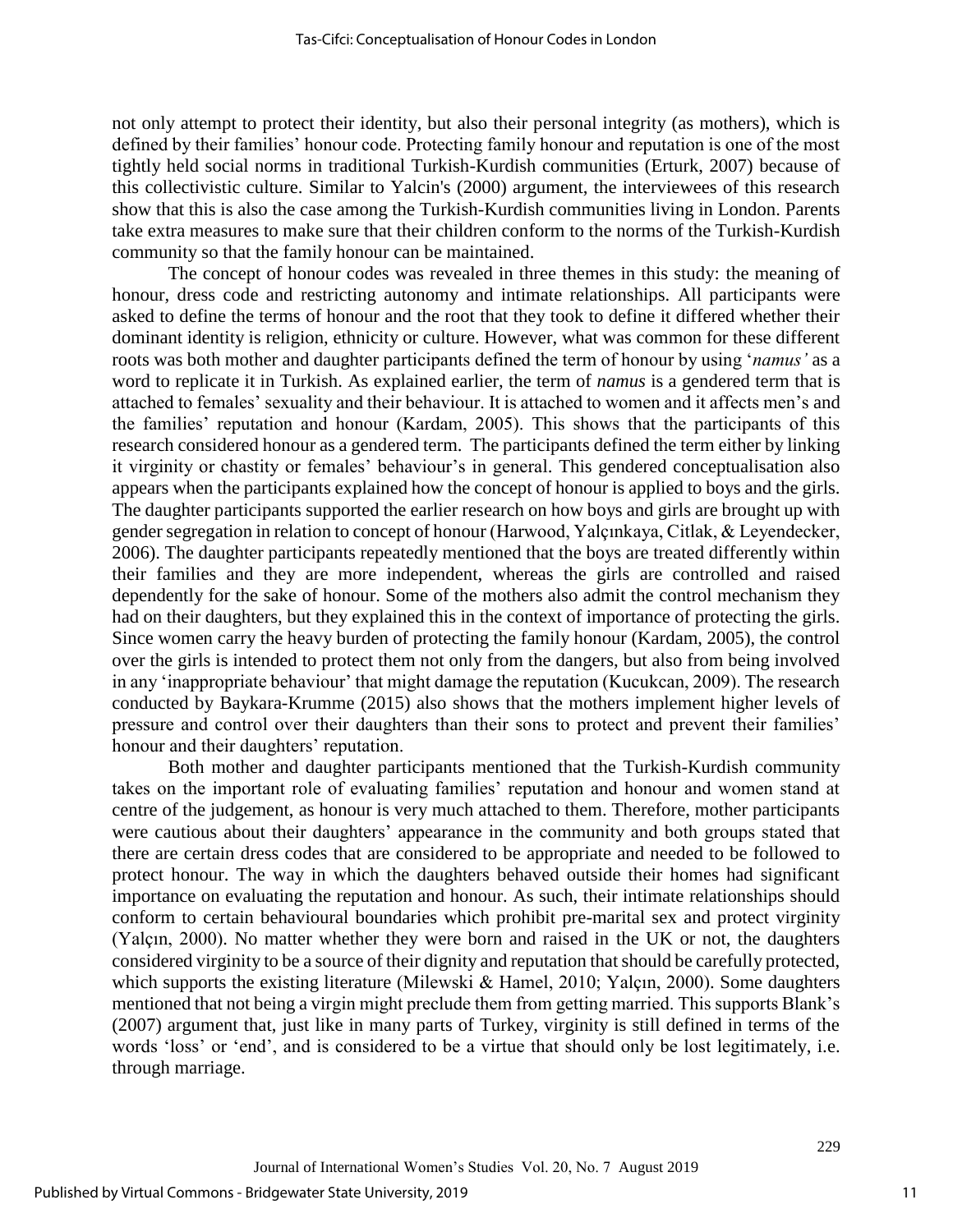Since virginity is highly valued among the Turkish-Kurdish community, any imputation or uncertainty regarding a girl's virginity and chastity is considered to be very damaging to the families (Awwad, 2002; Begikhani, Gill, & Hague, 2015). Again, to be seen with a boy in public is one of the prominent indicators of the loss of a girl's chastity and virginity. It not only creates rumours about the girl herself and the family's honour and reputation, but it also results in the girl being stigmatised as unmarriageable by community members (Gezik, Erdal, 2003; Meetoo & Mirza, 2011). While daughters' virginity and pre-marital intimate relationships are considered as a way to evaluate the honour of the families, this honour code does not necessarily apply to the boys within the Turkish-Kurdish community in London. The gender segregation that the participants of this research highlights shows that the boys are more autonomous. As argued by Cindoglu (2000) and Ilkkaracan (2000), their heterosexual pre-marital experiences are tolerated by the community, meaning that it does not necessarily have a negative effect on families' reputation and honour.

Another honour code addressed by the participants was the choice of spouse and how this affects a family's reputation. Research conducted by Carol (2014) states that there is strong parental influence on spousal choices within the Turkish community in France, Germany and the Netherlands. Carol's finding is also relevant to the sample of this research. It was commonly accepted by the mother participants that their daughters should marry someone that suits their families and the suitability depends on the social and political background of the families and how they identified themselves (Yalçın, 2000). Participants that highlighted their religious identity as prominent one emphasised the necessity of marriages between individuals who shared the same religion, whereas families that identified ethnic and cultural identities as Turkish or Kurdish prominently, stressed the importance of cultural similarities shared by those from the same ethnic background. Similar to Topgül's (2015) conclusion, both the mother and daughter participants of the research considered marriage with an outsider (someone outside the Turkish-Kurdish community) to have serious consequences that might affect the honour of the family and some of the daughters mentioned that they would not even start this relationship because of the possible consequences. This shows the extent to which control mechanism were exercised over the girls and their dependence on culture and traditions (Huschek et al., 2012).

Overall, it is evident that the families not only physically migrated from one place to another, but also transmitted their cultural and traditional values to the host country without modification. This research shows that there is a broad consensus between mothers and their daughters in relation to virginity and premarital sexual experiences. The present research has also revealed that there is constant pressure from mothers on their daughters regarding about dress codes, public appearance, and spousal preferences. The author has found out that mothers still consider these issues within home country's social values including religious, cultural, and traditional values and believed that they determine a family's reputation. Despite the daughters' level of integration in the host country increases, reflecting a greater desire for personal autonomy and freedom (Kagitcibasi, 2006; Van Zantvliet, Kalmijn, & Verbakel, 2014), they tended to accept and follow the honour codes imposed by their families due to the fear of the consequences. Although, the number of participants in this research is not sufficient to draw general conclusion about how honour codes are protected and transferred from one generation to another, the author believes that the findings are important to create a foundation for further research in the area of Turkish-Kurdish migrants in the UK.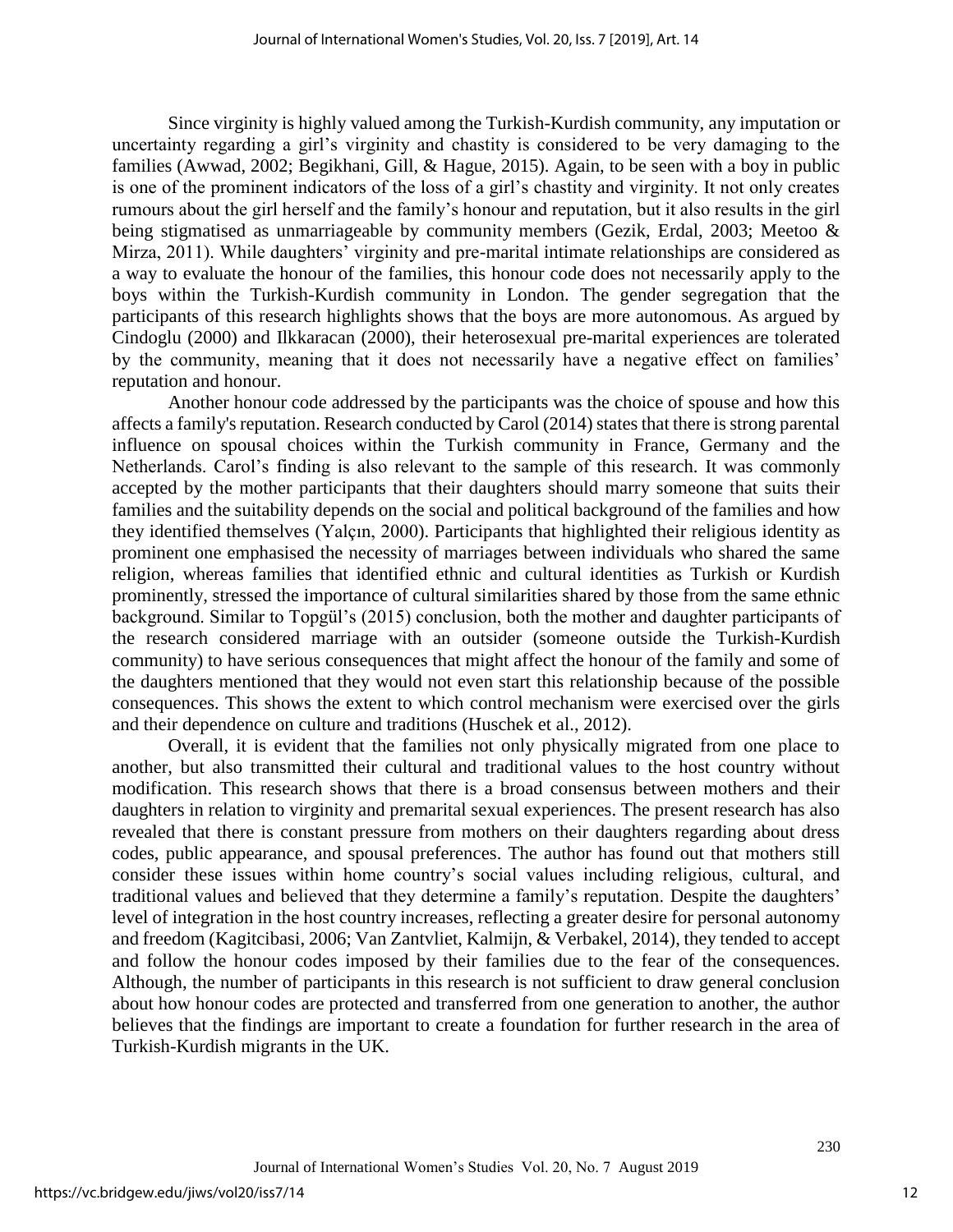|                 |                                             | <b>MOTHER</b> |                  |                             |                               |                                                    |                                  | <b>DAUGHTER</b> |                  |                             |                                        |                                                    |
|-----------------|---------------------------------------------|---------------|------------------|-----------------------------|-------------------------------|----------------------------------------------------|----------------------------------|-----------------|------------------|-----------------------------|----------------------------------------|----------------------------------------------------|
|                 | <b>NAME</b>                                 | AGE           | <b>ETHNICITY</b> | <b>RELIG-</b><br><b>ION</b> | <b>OCCUPA-</b><br><b>TION</b> | <b>TIME</b><br><b>BEING</b><br><b>IN THE</b><br>UK | <b>NAME</b>                      | <b>AGE</b>      | <b>ETHNICITY</b> | <b>RELIG-</b><br><b>ION</b> | <b>OCCUPA-</b><br><b>TION</b>          | <b>TIME</b><br><b>BEING</b><br><b>IN THE</b><br>UK |
| $\mathbf{1}$    | Ayten                                       | 44            | Kurdish          | Alevi                       | Unemploye<br>d                | 10 years                                           | Rojin                            | 21              | Kurdish          | Alevi                       | Student                                | 10 years                                           |
| $\overline{2}$  | <b>Berna</b>                                | 40            | Turkish          | Sunni<br>Muslim             | Tailor                        | 21 years                                           | <b>Besna</b>                     | 20              | Turkish          | Sunni<br>Muslim             | Student                                | 20 years                                           |
| $\mathbf{3}$    | <b>Dilek</b>                                | 54            | Kurdish          | Alevi                       | Unemploye<br>d                | 24 years                                           | <b>NOT</b><br><b>INTERVIEWED</b> |                 |                  |                             |                                        |                                                    |
| $\overline{4}$  | Emine                                       | 54            | Kurdish          | Sunni<br>Muslim             | Unemploye<br>d                | 11 years                                           | <b>Seren</b>                     | 29              | Kurdish          | Sunni<br>Muslim             | Teacher                                | 11 years                                           |
| $\overline{5}$  | <b>Filiz</b>                                | 53            | Kurdish          | Alevi                       | Unemploye<br>d                | 17 years                                           | <b>NOT</b><br><b>INTERVIEWED</b> |                 |                  |                             |                                        |                                                    |
| 6               | Gulcan                                      | 39            | Kurdish          | Alevi                       | Unemploye<br>d                | 27 years                                           | <b>NOT</b><br><b>INTERVIEWED</b> |                 |                  |                             |                                        |                                                    |
| $7\phantom{.0}$ | Gulfidan                                    | 42            | Kurdish          | Alevi                       | Unemploye<br>d                | 13 years                                           | <b>Didem</b>                     | 16              | Kurdish          | Alevi                       | Student                                | 13 years                                           |
| 8               | <b>Gulse</b>                                | 40            | Kurdish          | Alevi                       | Unemploye<br>d                | 19 years                                           | <b>Yeliz</b>                     | 16              | Kurdish          | Alevi                       | Student                                | 16 years                                           |
| 9               | Gun                                         | 40            | Kurdish          | Sunni<br>Muslim             | Unemploye<br>d                | 24 years                                           | Ayla                             | 19              | Kurdish          | Sunni<br>Muslim             | Student/Part<br>time sale<br>assistant | 19 years                                           |
| 10              | <b>Hatice</b>                               | 34            | Kurdish          | Sunni<br>Muslim             | Unemploye<br>d                | 19 years                                           | <b>NOT</b><br><b>INTERVIEWED</b> |                 |                  |                             |                                        |                                                    |
| 11              | <b>Halide</b>                               | 45            | Kurdish          | Sunni<br>Muslim             | Unemploye<br>d                | 18 years                                           | Serin                            | 19              | Kurdish          | Sunni<br>Muslim             | Student                                | 18 years                                           |
| 12              | <b>Huriye</b>                               | 48            | Kurdish          | Alevi                       | Unemploye<br>d                | 12 years                                           | <b>Meltem</b>                    | 25              | Kurdish          | Alevi                       | Unemployed                             | 10 years                                           |
| 13              | <b>Kadriye</b>                              | 41            | Kurdish          | Sunni<br>Muslim             | Unemploye<br>d                | 18 years                                           | <b>Diler</b>                     | 19              | Kurdish          | Sunni<br>Muslim             | Student                                | 18 years                                           |
| 14              | Kubra                                       | 37            | Kurdish          | Alevi                       | Unemploye<br>d                | 18 years                                           | Esra                             | 18              | Kurdish          | Sunni<br>Muslim             | Student                                | 18 years                                           |
| 15              | <b>NOT</b><br><b>INTERV</b><br><b>IEWED</b> |               |                  |                             |                               |                                                    | Handan                           | 18              | Kurdish          | Alevi                       | Student                                | 12 years                                           |
| <b>16</b>       | Reyhan                                      | 36            | Kurdish          | Sunni<br>Muslim             | Unemploye<br>d                | 16 years                                           | <b>NOT</b><br><b>INTERVIEWED</b> |                 |                  |                             |                                        |                                                    |
| 17              | <b>Selen</b>                                | 40            | Kurdish          | Alevi                       | Unemploye<br>d                | 12 years                                           | Esin                             | 18              | Kurdish          | Alevi                       | Student                                | 12 years                                           |
| 18              | Sena                                        | 47            | Turkish          | Sunni<br>Muslim             | Unemploye<br>d                | 14 years                                           | <b>Mehtap</b>                    | 16              | Turkish          | Sunni<br>Muslim             | Student                                | 14 years                                           |
| 19              | Sirma                                       | $50\,$        | Turkish          | Sunni<br>Muslim             | Unemploye<br>d                | 27 years                                           | Gozde                            | $24\,$          | Turkish          | Sunni<br>Muslim             | Learning<br>disability<br>mentor       | 24 years                                           |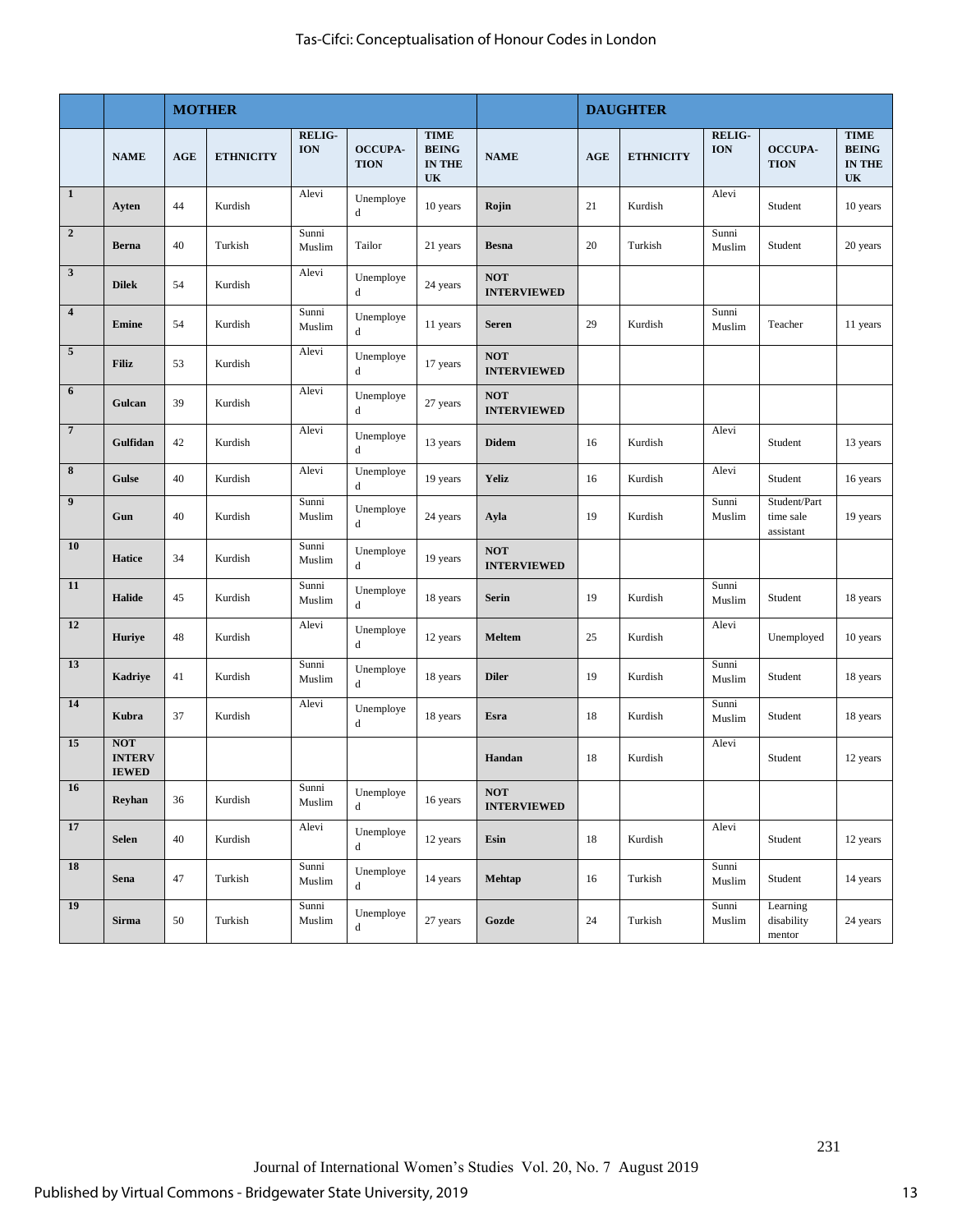## **References**

- Abudi, D. (2011). *Mothers and Daughters in Arab Women's Literature: The Family Frontier*. Leiden: Leiden, Brill.
- Abu-Odeh, L. (1996). Crimes of Honour and Construction of Gender in Arab Societies. In M. Yamani (Ed.), *Feminism and Islam: Legal and Literary Perspectives* (pp. 141–188). Reading: Reading, Garnet Publishing Limited.
- Akpinar, A. (2003). The Honour and Shame Complex Revisited: Violence Against Women in the Migrant Complex. *Women's Studies International Forum*, *26*(5), 425–442.
- Alıçlı Mottram, S., & Hortaçsu, N. (2005). Adult Daughter Aging Mother Relationship Over the Life Cycle: The Turkish Case. *Journal of Aging Studies*, *19*, 471–488.
- Ataca, B., Kagitcibasi, C., & Diri, A. (2005). The Turkish Family and the Value of Children: Trends over Time. In *The Value of Children in Cross-cultural Perspectice. Case Studies in Eight Societies* (pp. 91–121). Retrieved from https://www.researchgate.net/publication/260369214\_The\_value\_of\_children\_in\_crosscultural\_perspective\_Case\_studies\_in\_eight\_societies
- Awwad, A. M. (2002). Gossip, Scandal, Shame, and Honour Killing: A Case for Social Constructionism and Hegemonic Discourse. *Social Thought & Research*, *24*, 39–52.
- Baykara-Krumme, H. (2015). Impacts of Migration on Marriage Arrangement: A Comparison of Turkish Families in Turkey and Western Europe. *Journal of Family Issues*, *38*(15), 2150– 2177.
- Begikhani, N., Gill, A. K., & Hague, G. (2015). *Honour-Based Violence: Experiences and Counter-Strategies in Iraqi Kurdistan and the UK Kurdish Diaspora*. Surrey: Surrey, Ashgate.
- Blank, H. (2007). *Virgin: The Untouched History*. New York: New York, Bloomsbury.
- Boiger, M., Gungor, D., Karawasa, M., & Mesquita, B. (2014). Defending Honour, Keeping Face: Interpersonal Affordances of anger and Shame in Turkey and Japan. *Cognition & Emotion*, 1–15.
- Bond, J. (2014). Honour as Familial Value. In A. K. Gill, C. Strange, & K. Roberts (Eds.), *"Honour" Killing & Violence: Theory, Policy & Practice* (pp. 89–108). New York: Palgrave Macmillan.
- Boon, R. (2006). They Killed Her For Going Out With Boys. *Hofstra Law Review*, *33*, 815–856.
- Braun, V., & Clarke, V. (2006). Using Thematic Analysis in Psychology. *Qualitative Research in Psychology*, *3*(2), 77–101.
- Butler, J. (1990). *Gender Trouble: Feminism and the Subversion of Identity*. New York: Routledge.
- Çakır, S. G. (2009). *Factors and Mechanisms of Resilence Among turkish Migrant Women in the UK* (PhD Thesis). Middle East Technical University, Ankara. Retrieved from http://etd.lib.metu.edu.tr/upload/12610567/index.pdf
- Carol, S. (2014). The Intergenerational Transmission of Intermarriage Attitudes and Intergroup Friendships: The Role of Turkish Migrant Parents. *Journal of Ethnic and Migration Studies*, *40*(10).
- Cindoglu, D. (2000). Virginity Tests and Artificial Virginity. In P. Ilkkaracan (Ed.), *Women and Sexuality in Muslim Societies* (pp. 215–229). Istanbul: Istanbul, Women for Women's Human Rights (WWHR).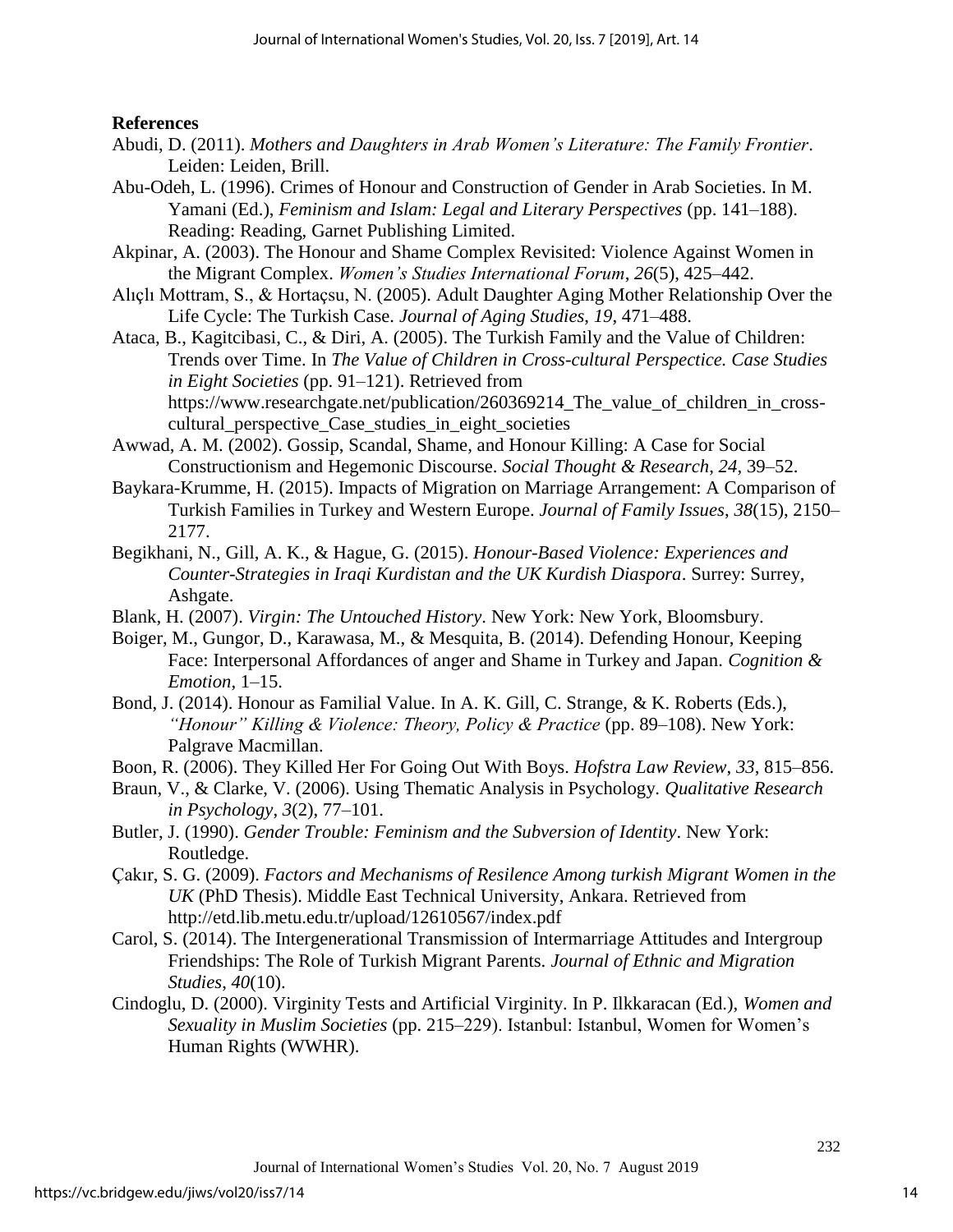- Çıtlak, B., Leyendecker, B., Schölmerich, A., Driessen, R., & Harwood, R. L. (2008). Socialization Goals Among First- and second-generation Migrant Turkish and German mothers. *International Journal of Behavioral Development*, *32*(1), 56–65.
- Communities and Local Government: London. (2009). *The Turkish and Turkish Cypriot Muslim Community in England: Understanding Muslim Ethnic Communities*. London: London, Communities and Local Government. Retrieved from http://www.euromedalex.org/sites/default/files/The%20Turkish%20and%20Turkish%20 Cypriot%20Muslim%20Community.pdf
- Daglar, M., Melhuish, E., & Barnes, J. (2011). Parenting and Preschool Child Behaviour Among Turkish Immigrant, Migrant and Non-Migrant Families. *European Journal of Development Psychology*, *8*(3), 261–279.
- D'Angelo, A., Galip, O., Kaye, N., & Lornic, M. (2013). *Welfare Needs of Turkish And Kurdish Communities in London*. London: London, Social Policy Research Centre (SPRC). Retrieved from http://sprc.info/wp-content/uploads/2012/07/Welfare-Needs-of-Turkishand-Kurdish-Communities-in-London-A-community-Based-Research-project.- Preliminary-report.pdf
- Darwish, A.-F. E., & Huber, G. L. (2003). Individualism vs Collectivism in Different Cultures: A Cross-cultural Study. *Intercultural Education*, *14*(1), 47–56.
- Dedeoglu, A. (2010). Discourses of Motherhood and Consumption Practices of Turkish Mothers/Annelik Söylemleri ve Türk Annelerin Tüketim Pratikleri. *Business and Economics Research Journal*, *1*(3), 1–17.
- Demir, I. (2012). Battling with Memleket in London: The Kurdish Diaspora's Engagement With Turkey. *Journal of Ethnic and Migration Studies*, *38*(5), 815–831.
- Duvell, F. (2010). *Turkish Migration to the UK*. Oxford: Centre on Migration, Policy and Society (COMPAS). Retrieved from

https://www.compas.ox.ac.uk/fileadmin/files/Publications/Reports/6\_Turks\_UK.pdf

- Ecevitoğlu, P. (2012). *Namus Töre ve İktidar: Kadının Çıplak Hayat Olarak Kuruluşu*. Ankara: Ankara, Dipnot.
- Enneli, P. (2002). Social Exclusion and Young Turkish-Speaking People's Future Prospects: Economic Deprivation and Culturalization of Ethnicity. In S. Fenton & H. Bradley (Eds.), *Ethnicity and Economy: "Race and Class" Revisited* (pp. 142–160). Hampshire: Hampshire, Palgrave Macmillan.
- Enneli, P., Modood, T., & Bradley, H. (2005). *Young Turks and Kurds: A Set of "Invisible" Disadvantaged Groups*. York: York, Joseph Rowntree Foundation. Retrieved from http://www.jrf.org.uk/publications/young-turks-and-kurds-set-invisible-disadvantagedgroups
- Erdemir, A., & Vasta, E. (2007). *Differentiating Irregularity and Solidarity: Turkish Immigrant at Work in London* (No. Working Paper No:42). Oxford: ESRC Centre on Migration, Policy, and Society.
- Erel, U. (2009). *Migrant Women Transforming Citizenship: Life-stories From Britain and Germany*. Surrey: Surrey, Ashgate.
- Erturk, Y. (2007). *Implementation of General Assembly Resolution 60/251 of 15 March 2006 Entitled "Human Rights Council"* (No. A/HRC/4/34/Add.2). United Nations Human Rights Council. Retrieved from http://daccess-ddsny.un.org/doc/UNDOC/GEN/G07/100/90/PDF/G0710090.pdf?OpenElement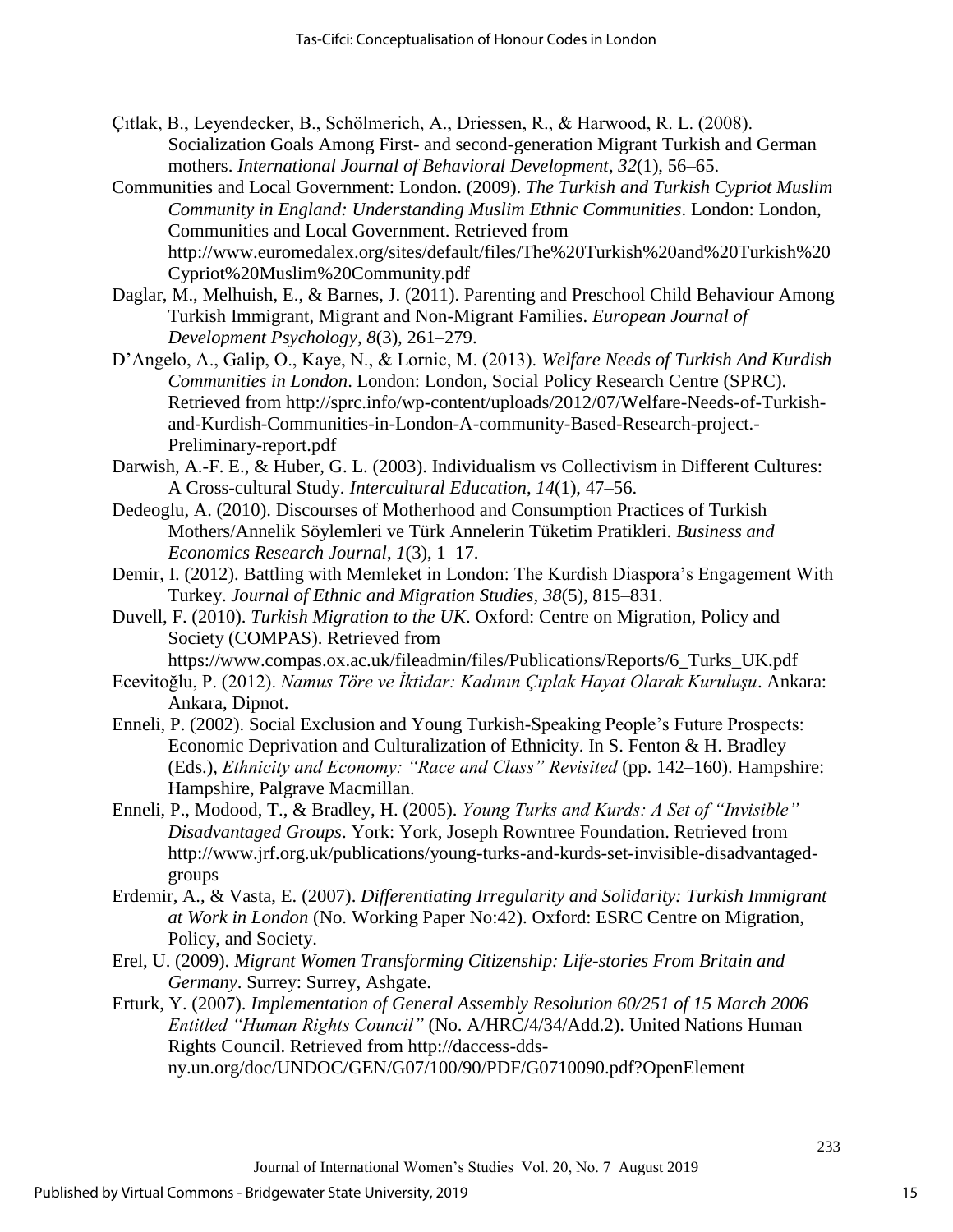- Fournier, P., McDougall, P., & Dekker, A. R. (2012). Dishonour, Provocation and Culture: Through the Beholder's Eye? *Canadian Criminal Law Review*, *16*(2), 161–193.
- Gezik, Erdal. (2003). *Şeref, Kimlik ve Cinayet: Namus Cinayetleri Üzerine Bir Araştırma*. Ankara: Ankara, Kalan Yayınları.
- Gill, A. (2006). Patriarchal Violence in the Name of Honour. *International Journal of Criminal Justice Sciences*, *1*(1), 1–12.
- Gill, A. K. (2011). "Crimes of Honour" and Violence Against Women in the UK. *International Journal of Comparative and Applied Criminal Justice*, *32*(2), 243–262.
- Gill, A. K., & Brah, A. (2014). Interrogation Cultural Narratives About 'Honour'-based Violence. *European Journal of Women's Studies*, *21*, 72–86.
- Greater London Authority. (2009). *Turkish, Kurdish and Turkish Cypriot Communities in London*. London: London, Greater London Authority. Retrieved from https://www.london.gov.uk/priorities/equalities/publications/turkish-kurdish-and-turkishcypriot-communities-in-london
- Hamdan, A. K. (2009). Reflexivity of Discomfort in Insider-Outsider Educational Research. *McGill Journal of Education*, *44*(3), 377–404.
- Harwood, R. L., Yalçınkaya, A., Citlak, B., & Leyendecker, B. (2006). Exploring the Concept of Respect Among Turkish and Puerto Rican Migrant Mothers. *New Directions for Child and Adolescent Development*, *114*, 9–24.
- Hatem, M. F. (1999). The Microdynamics of Patriarchal Change in Egypt and the Development of an Alternative Discourse on Mother-Daughter Relations. In S. Joseph (Ed.), *Intimate Selving in Arab Families: Gender, Self, and Identities*. New York: New York, Syracuse University Press.
- Huschek, D., A. G. de Valk, H., & Liefbroer, A. C. (2012). Partner Choice Patterns Among the Descendants of Turkish Immigrants in Europe. *European Journal of Population*, *28*(3), 241–268.
- Idema, H., & Phalet, K. (2007). Transmission of Gender-Role Values in Turkish-German Migrant Families: The Role of Gender, Integrational and Intercultural Relations. *Zeitschrift Für Familienforschung*, *19*, 71–105.
- Ilkkaracan, P. (2000). Exploring the Context of Women's Sexuality in Eastern Turkey. In P. Ilkkaracan (Ed.), *Women and Sexuality in Muslim Societies* (pp. 229–245). Istanbul: Istanbul, Women for Women's Human Rights (WWHR).
- Julios, C. (2015). *Forced Marriage and "Honour" Killings in Britain: Private Lives, Community Crimes and Public Policy Perspectives*. Surrey: Surrey, Ashgate.
- Kagitcibasi, C. (2005). Autonomy and Relatedness in Cultural Context: Implications for Self and Family. *Journal of Cross-Cultural Psychology*, *36*(4), 403–422.
- Kagitcibasi, C. (2006). An Overview of Acculturation and Parent-Child Relationships. In *Acculturation and Parent-Child Relationships: Measurement and Development* (pp. 319– 333). London: Lawrence Erlbaum Associates, Publishers.
- Kardam, F. (2005). *The Dynamics of Honour Killings in Turkey: Prospects for Action*. Ankara: Ankara, United Nations Population Fund. Retrieved from http://www.unfpa.org/upload/lib\_pub\_file/676\_filename\_honourkillings.pdf

Khan, T. S. (2006). *Beyond Honour: a Historical Materialist Explanation of Honour Related* 

*Violence*. Oxford: Oxford, Oxford University Press.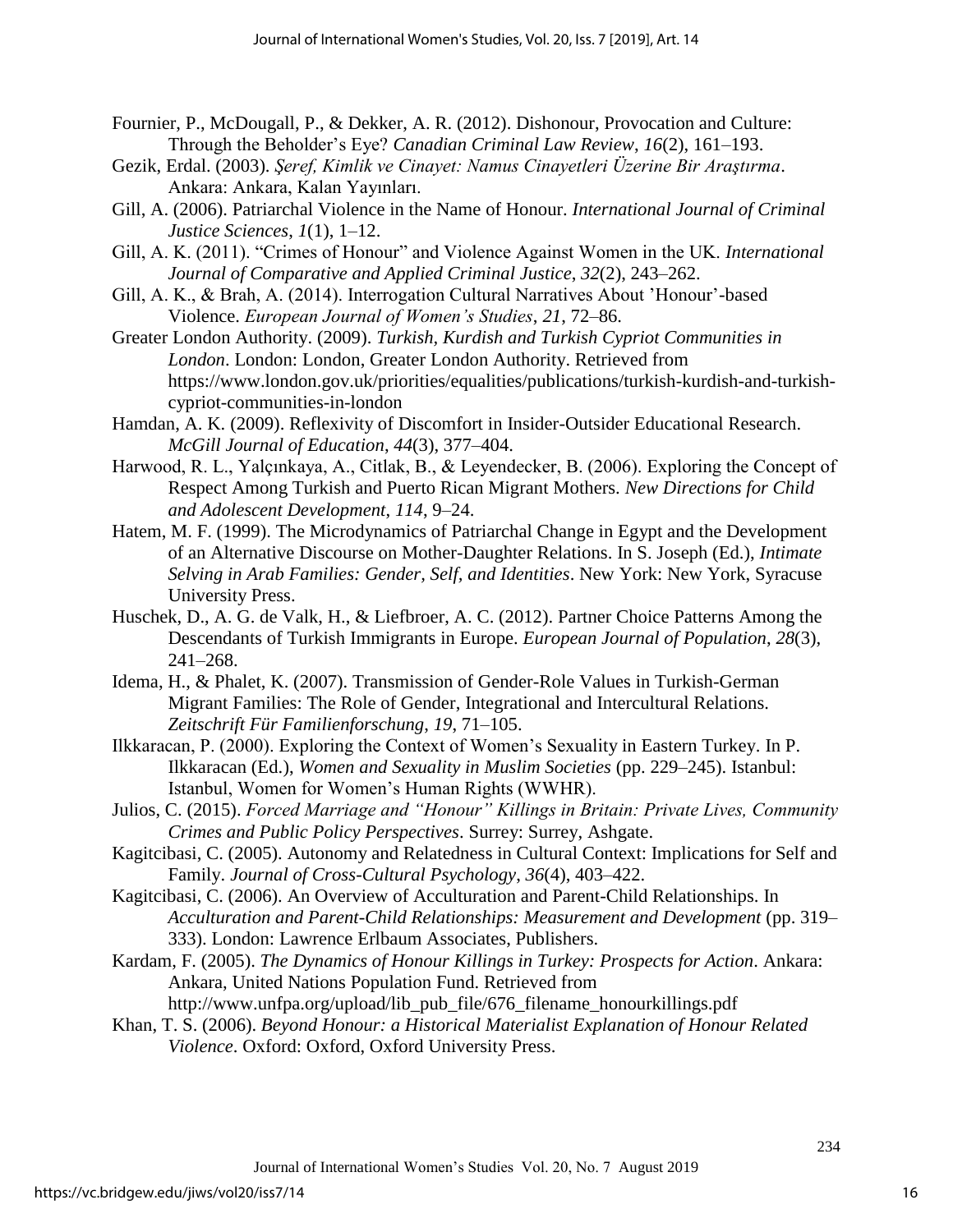- King, R., Mai, N., & Keles, Y. (2008). *"Turks" in London: Shades of Invisibility and the Shifting Relevance of Policy in the Migration Process* (No. Working Paper No:51). University of Sussex Centre for Migration Research.
- King, R., Thomson, M., Mai, N., & Keles, Y. (2008). "Turks" in the UK: Problems of Definition and the Partial Relevance of Policy. *Journal of Immigrant & Refugee Studies*, *6*(3), 423– 434.
- Korteweg, A. (2010). Understanding Honour Killing and Honour-Related Violence in the Immigrant Context: Implications for the Legal Profession and Beyond. *Canadian Criminal Law Review*, *16*(2), 135–160.
- Kucukcan, T. (2004). The Making of Turkish-Muslim Diaspora in Britain: Religious Collective Identity in a Multicultural Public Sphere. *Journal of Muslim Minority Affairs*, *24*(2), 243– 257.
- Kucukcan, T. (2009). Turks in Britain: Religion and Identity. In T. Kucukcan & V. Gungor (Eds.), *Turks in Europe: Culture, Identity, and Integration* (pp. 79–103). Turkey: Turkey, Turk Evi Research Centre.
- Milligan, L. (2016). Insider-outsider-inbetweener? Researcher Positioning, Participative Methids and Cross-cultural Educational Research. *Compare: A Journal of Comparative and International Education*, *46*(2), 235–250.
- Meetoo, V., & Mirza, H. S. (2011). "There is Nothing 'Honourable' about Honour Killings": Gender Violence and Limits of Multiculturalism. In M. Mazher Idriss & T. Abbas (Eds.), *Honour, Violence, Women and Islam* (pp. 42–67). Oxon: Oxon, Routledge.
- Milewski, N., & Hamel, C. (2010). Union Formation and Partner Choice in a Transnational Context: The Case of Descendants of Turkish Immigrants in France. *International Migration Review*, *44*(3), 615–658.
- Mirdal, G. M. (2006). Stress and Distress in Migration: Twenty Years After. *International Migration Review*, *40*(2), 375–389.
- Moghissi, H., Rahnema, S., & Goodman, M. J. (2009). *Diaspora by Design: Muslim immigrants in Canada and Beyond*. Toronto: University of Toronto Press.
- Osch, Y. van, Breugelmans, S. M., Zeelenberg, M., & Boluk, O. (2013). A Different Kind of Culture: Family Honor and Aggression in Turks. *Group Process & Intergroup Relations*, *16*(3), 334–344.
- Pervizat, L. (2011). Lack of Due Diligence: Judgements of Crimes of Honour in Turkey. In M. M. Idriss & T. Abbas (Eds.), *Honour, Violence, Women and Islam* (pp. 142–154). Abingdon: Abington, Routledge.
- Pitt Rivers, J. (1965). Honour and Social Status. In J. G. Peristany (Ed.), *Honour and Shame: The Values of Mediterranean Societies*. London: London, Weidenfeld and Nicolson.
- Roj Women's Association. (2011). *Empowering Kurdish Women in London: A Consultation on Their Needs*. London: Roj Women's Association. Retrieved from https://rojwomen.files.wordpress.com/2011/04/empowering-kurdish-women-inlondon.pdf
- Sen, P. (2005). Crimes of Honour", Value and Meaning. In L. Welchman & S. Hossain (Eds.), *Honour': Crimes, Paradigms, and Violence Against Women* (pp. 42–64). London: London, Zed Books.
- Sever, A., & Yurdakul, G. (2001). Culture of Honor, Culture of Change: A Feminist Analysis of Honor Killings Rural Turkey. *Violence Against Women*, *7*, 964–998.